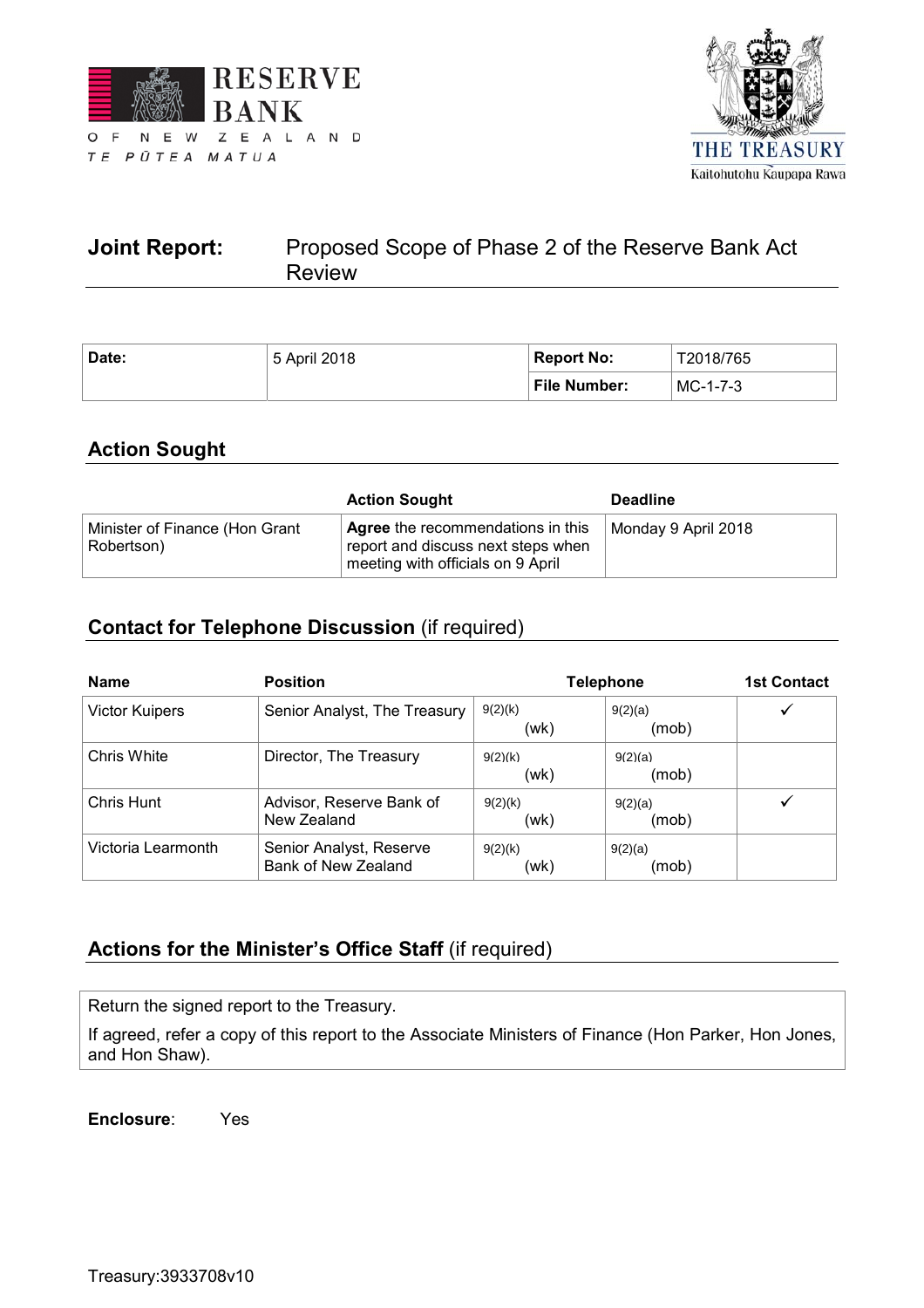## **Joint Report:** Proposed Scope of Phase 2 of the Reserve Bank Act Review

### Executive Summary

This report provides you with advice on matters to be considered in phase 2 of the Review of the Reserve Bank of New Zealand Act 1989 and how the Review should proceed.

You are meeting with officials on Monday 9 April to discuss this report. Officials will be seeking your direction on the scope of the review, on timeframes, and on how the review should be led and managed.

The Independent Expert Advisory Panel has recommended a broadly-scoped and comprehensive review and has proposed a draft Terms of Reference for phase 2 (a copy is attached as Appendix 1). The proposed scope aligns with the range of issues raised in the stakeholder engagement process run by Treasury in February and March. Note, too, that the Cabinet Economic Development Committee has invited you to include depositor insurance in phase 2 of the Review.

Areas that the Panel has recommended be out-of-scope for phase 2 include institutional separation of the Reserve Bank's prudential function, a change to the Australia-New Zealand home-host supervisory relationship, the Reserve Bank's regulatory function over insurers, non-bank deposit takers, and financial market infrastructures, and the Bank's anti-money laundering functions.

The Treasury and the Reserve Bank have worked closely with the Panel in the preparation of its advice and jointly support its recommendation for a broadly scoped and comprehensive review and the draft Terms of Reference.

Ministers will have choices on how the work within the Review is prioritised and sequenced and officials are seeking your views. If the Review were to progress the entire Terms of Reference as a bundle, the agencies anticipate being ready to introduce legislation no earlier than the first half of 2020. If passage of legislation in this term of Parliament is a priority, the agencies think that this can be achieved for a subset of issues with the remaining issues progressed on a longer timeframe. Officials propose that the Review team prepares a detailed work plan, based on your priorities for timeframes, for communication to the public early in the Review process.

Officials seek your direction on whether formal accountability for, and leadership of, the Review should sit with the Treasury, or jointly with the Treasury and the Reserve Bank supported by an experienced and co-appointed project director. In either case, officials recommend that the Review is carried out by a co-located team drawn from staff from both institutions and is overseen by a co-chaired joint steering committee of senior officials.

Officials recommend the Panel should provide advice to the Review team in respect of key decisions and the resolution of difficult issues, and advice and assurance to Ministers as requested.

You have agreed to present a proposed Terms of Reference for phase 2 to the Cabinet Economic Development Committee on 2 May. To meet this timeline and taking into account the House's two weeks' recess in April, your directions to officials on 9 April will inform a draft Cabinet paper that officials aim to provide to you on 13 April.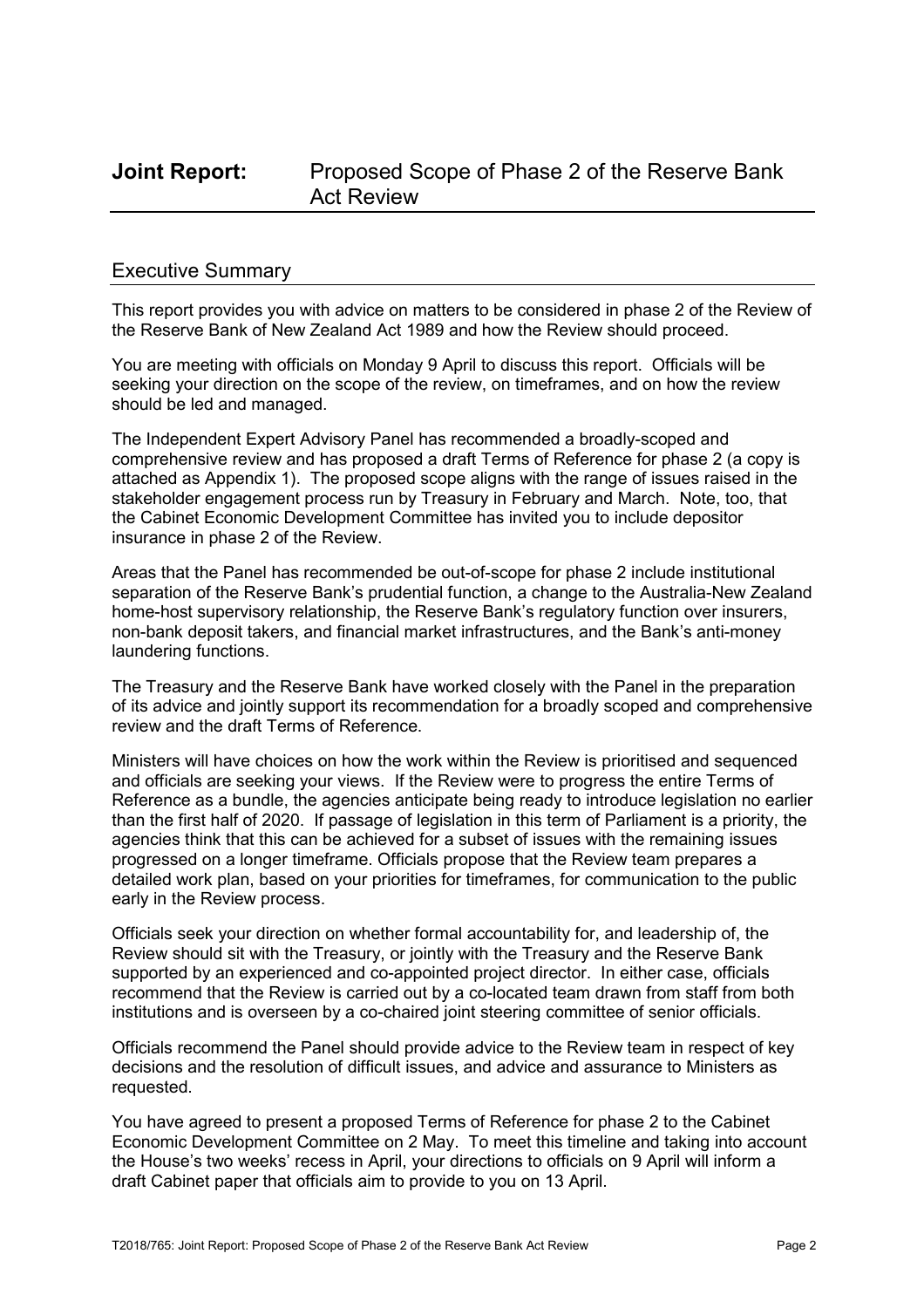### Recommended Action

We recommend that you:

- a **note** the report of the Independent Expert Advisory Panel on the scope of phase 2 of the Review of the Reserve Bank of New Zealand Act 1989 and the Panel's proposed Terms of Reference for the Review (T2018/841, 29 March 2018)
- b **note** the summary of the stakeholder feedback on the scoping of phase 2 of the Review (T2018/721, 21 March 2018)
- c **note** that the Cabinet Economic Development Committee has invited you to include depositor insurance in phase 2 of the Review (DEV-18-MIN-0031, 28 March 2018)
- d **agree** to the Terms of Reference proposed by the Independent Expert Advisory Panel, and supported by the Treasury and the Reserve Bank, for a broadly-scoped and comprehensive phase 2 Review

#### *Agree/disagree*

- e **indicate** to officials your desired timeframe for the Review
- f **note** that the Review team will prepare a detailed Review plan, based on your indicated priorities for timeframes, for communication to the public early in the Review process
- g **agree** that formal accountability for and leadership of phase 2 of the Review will sit with:

### **a. option 1 (Treasury's recommendation):**

the Treasury

*Agree/disagree* 

*OR*

### **b. option 2 (Reserve Bank's recommendation):**

the Treasury and the Reserve Bank jointly with a co-appointed project director

#### *Agree/disagree*

- h **note** that the Review will be carried out by a co-located team drawn from staff from both institutions and overseen by a co-chaired joint steering committee of senior officials
- i **agree** that the Independent Expert Advisory Panel should provide advice to the Review team in respect of key decisions and the resolution of difficult issues, and advice and assurance to Ministers as requested

#### *Agree/disagree*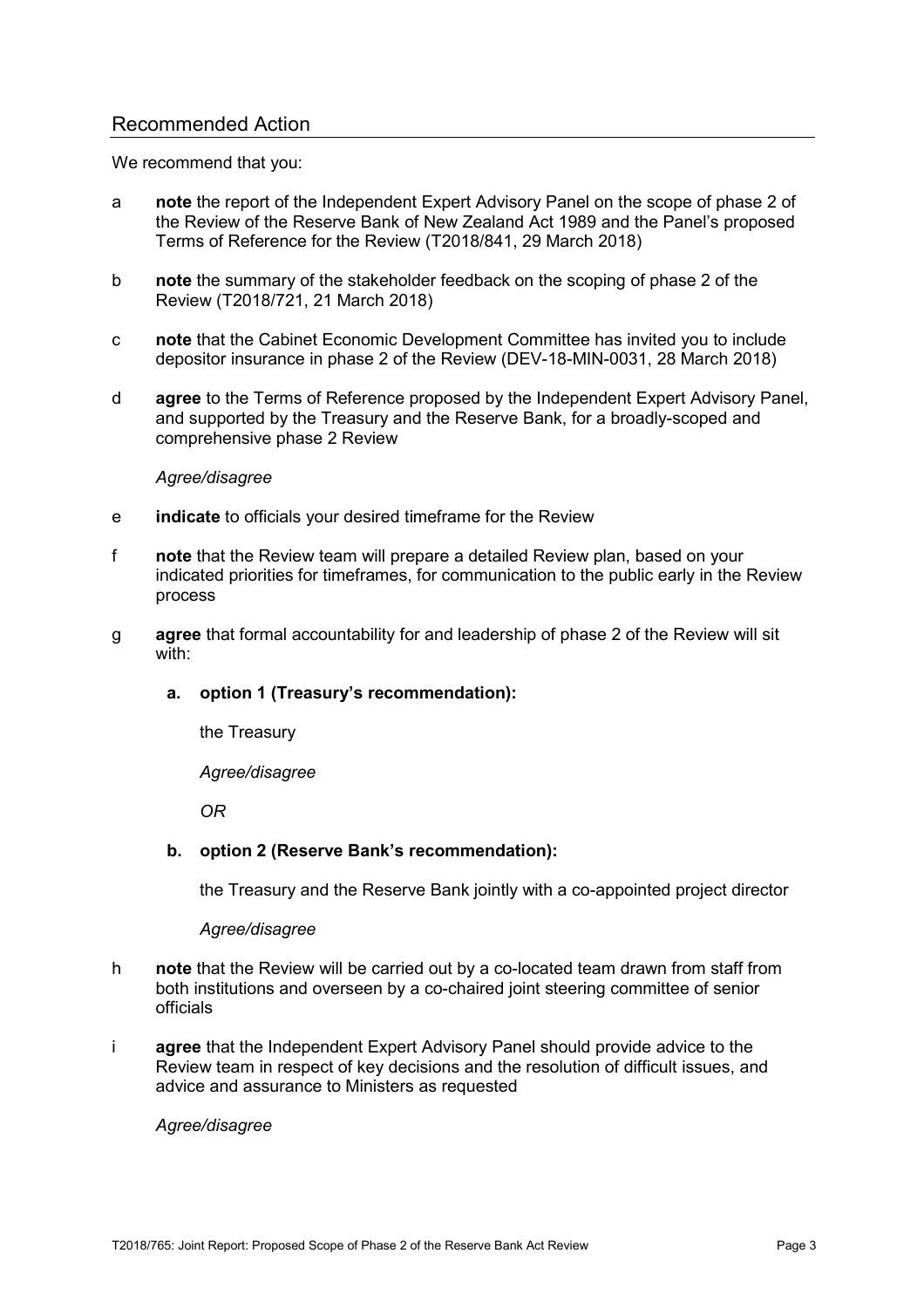j **agree** that officials prepare a draft Cabinet paper on phase 2 of the Review, based on your decisions on the recommendations above, for your consideration on 13 April, before a final Cabinet paper is lodged on 26 April for the Cabinet Economic Development Committee meeting on 2 May 2018

#### *Agree/disagree*

k **refer** this report to the Associate Ministers of Finance (Hon Parker, Hon Jones, and Hon Shaw)

*Refer/Not referred* 

Chris White Geoff Bascand<br>
Director, The Treasury Coverne Deputy Governe

**Deputy Governor and Head of Financial Stability, Reserve Bank of New Zealand** 

Hon Grant Robertson **Minister of Finance**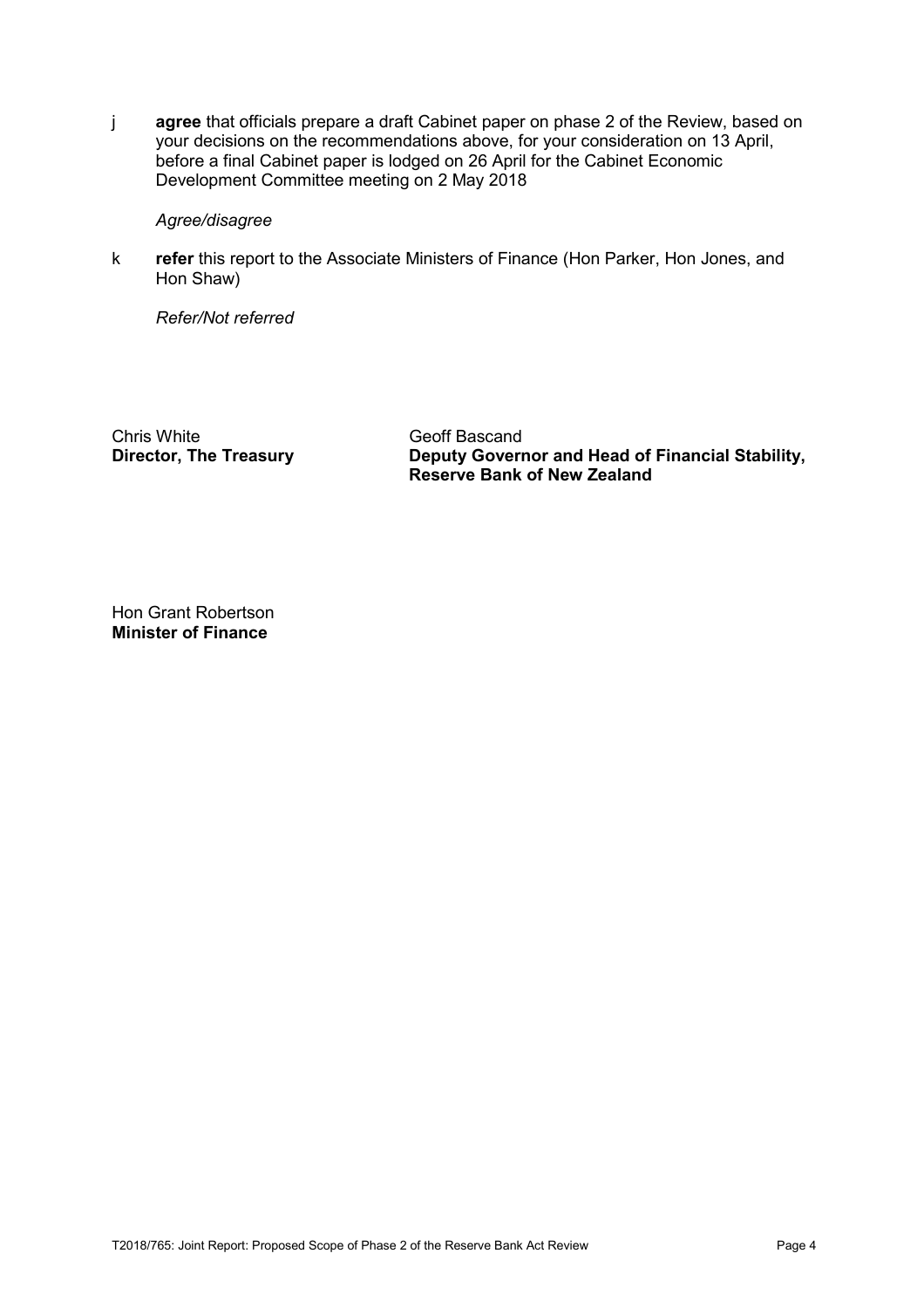### Purpose of Report

- 1. This report provides you with advice on matters to be considered in phase 2 of the Review of the Reserve Bank of New Zealand Act (the Act). The report comments on the report of the Independent Expert Advisory Panel (the Panel) on the scope of phase 2 of the Review and the Panel's proposed Terms of Reference and recommends how to take forward phase 2 of the Review.
- 2. Officials support the Panel's advice and proposed Terms of Reference for phase 2.
- 3. You are meeting with officials to discuss this report on Monday 9 April 2018.

### Background and context

- 4. As per the initial terms of reference for the Review of the Act, the goal of the Review is to modernise New Zealand's monetary and financial stability frameworks and the Reserve Bank's governance and accountability settings. You established the Panel to provide input and challenge in the development of options for phase 1 of the Review and to assist with the development of a list of areas to be included in phase 2. Officials and the Panel have reported to you on phase 1. You have recently received the report and proposed Terms of Reference on phase 2 from the Panel.
- 5. In considering the matters that should be investigated in phase 2 of the Review, the Panel followed a robust process of considering material from the Treasury and the Reserve Bank, reports and critiques from major institutions and independent commentators, and a comprehensive stakeholder engagement process. The Panel has recommended to you a list of topics and matters for investigation in a draft Terms of Reference for phase 2.

### **The Reserve Bank and the financial stability regulatory framework play a central role in the New Zealand economy and in raising and protecting living standards**

- 6. The Reserve Bank holds a central position in the institutional architecture of the New Zealand economy. It oversees two of the three pillars of New Zealand's macroeconomic framework: stable prices delivered by monetary policy and a stable financial system (a sustainable fiscal policy being the third pillar). It is essential that, as one of New Zealand's principal regulators, the Reserve Bank is afforded the soundest of legislative footings to operate at an appropriate degree of arm's length separation from government with the powers necessary to discharge its responsibilities.
- 7. It is similarly essential that the wider financial stability regulatory framework is robust and fit for purpose. A well-functioning and efficient financial system is important for improving the well-being and living standards of New Zealanders. The regulatory framework is a key driver in the performance of the financial system.
- 8. Prudential regulation is a key plank in the financial system's regulatory framework. At its most simple level, prudential regulation is a set of requirements for regulated institutions to manage risks and support market and self-discipline. For banks, these requirements include adequate capital and liquidity buffers so that they can withstand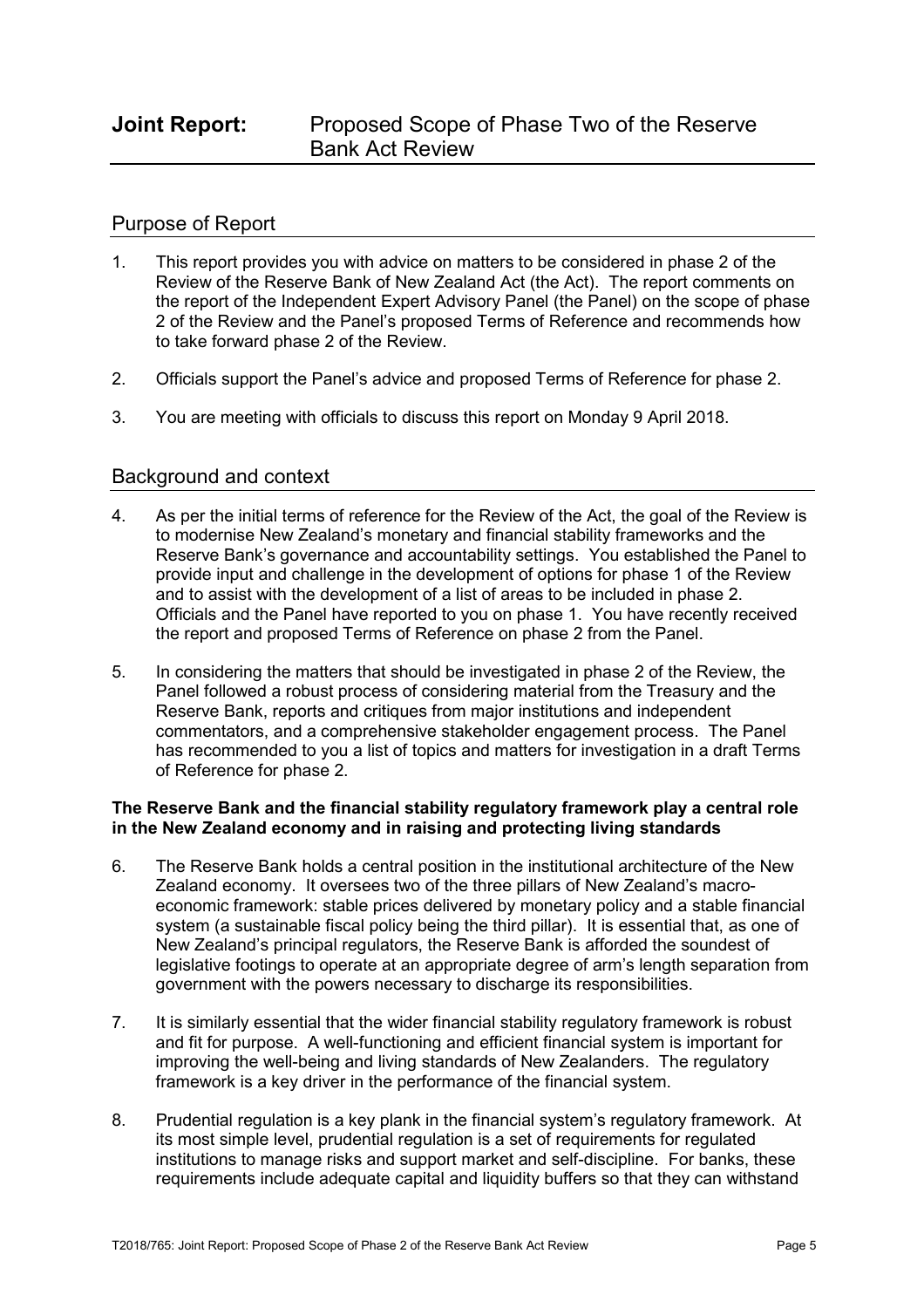shocks, and disclosure obligations so that stakeholders can make well-informed decisions. For the regulator/resolution authority, prudential enforcement powers are also complemented with crisis management powers. Prudential supervision monitors institutions' compliance with prudential requirements and helps them to remain strong so that they do not pose a risk to the stability of the financial system. Where threats do arise, effective supervision also helps to ensure that authorities are informed as early as possible and have the information available to take appropriate action to manage the distress of individual institutions, thereby minimising any damage to the wider financial system. Choices around prudential policies and supervision have an impact on how much confidence one can have in the financial system and the level of risk to which the Crown and, ultimately, taxpayers are exposed. It is not possible to eliminate that risk completely and there are often trade-offs to be made between financial stability and financial efficiency.

### **A quality regulatory framework helps to deliver a high-performing regime**

- 9. A strong and clear regulatory framework is therefore essential for providing the conditions in which the financial system can perform well and for managing risk to government finances and the wider economy. Getting it right matters. As the Productivity Commission noted in its 2014 report on *Regulatory Institutions and Practices,* the 'price' of regulation in general may often be invisible, but the costs of poor regulation can be all too clear (as evidenced by, for example, the events of the 2007-2008 global financial crisis).
- 10. The global financial crisis highlighted that financial crises can impose large and prolonged costs on economies and governments. Although having had only a moderate impact on the banking sector in New Zealand unlike in other jurisdictions like the UK and USA, it demonstrated that the approach taken to financial regulation has to provide long term stability, be consistent through time, and give effect to the government's objectives and its desired level of risk mitigation. Trust and confidence in the financial system are essential in a modern, advanced economy. Institutional arrangements and accountability mechanisms support the necessary buy-in from the public and industry and broad political support.
- 11. The Productivity Commission noted that the institutional arrangements and regulatory practices that constitute the architecture of regulatory regimes shape how regulators and those regulated behave, the quality of decision-making, and ultimately the success of regulatory regimes in achieving desired outcomes. Ensuring that the regulatory regime is fit for purpose not only means the objectives of regulation will more likely be achieved but, importantly, it builds legitimacy and trust in the regulator and regulatory regime.
- 12. Internationally, the International Monetary Fund (IMF) provides guidance as to what constitutes best practice financial regulation and institutional arrangements. Uppermost for the IMF is the notion that a prudential regulator should be independent and operate at arm's length from government. For the IMF there are four dimensions to this independence: institutional, regulatory, supervisory, and budgetary. Institutional independence refers to the status of the regulator outside the executive government and the legislature. Regulatory independence defines the ability of the regulator to autonomously set prudential rules and regulations within the parameters set by the relevant legislation. Supervisory independence is the ability of the agency to exercise judgement on matters pertaining to individual institutions such as licensing, how these institutions are monitored and supervised, as well as the ability to undertake enforcement actions. Budgetary independence refers to the nature of the agency's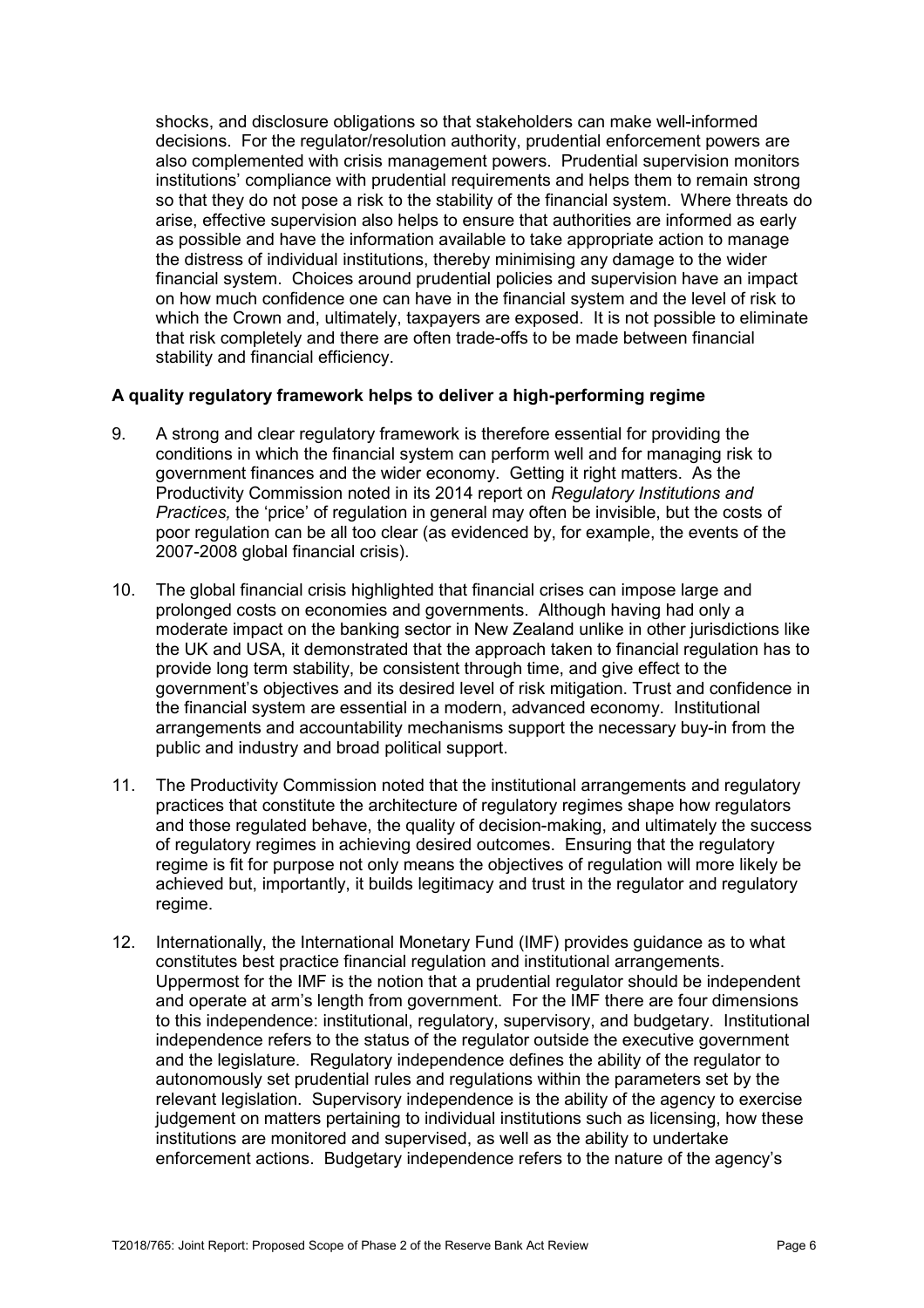funding arrangements and the extent to which such arrangements act to reduce the risk of arbitrary political interference.

13. A strong regulatory regime that is based on the delegation of powers to an independent regulator requires robust accountability arrangements. Well-designed accountability arrangements provide for robust public oversight, maintain and enhance the legitimacy of the regulator, and improve the overall performance of the regulator.

#### **A review of the Act is good regulatory stewardship**

- 14. The *Government Expectations for Good Regulatory Practice* (April 2017) set out expectations for regulatory stewardship. These expectations include:
	- reviewing a regulatory system at appropriate intervals to determine whether it is still fit-for-purpose and likely to remain so in the medium to longer term
	- testing existing operating assumptions, and considering the perspective and experience of regulated parties and others directly affected by the regulatory system's rules and practices, when undertaking review work, and
	- periodically looking at similar regulatory systems, in New Zealand and other jurisdictions, for possible trends, threats, linkages, opportunities for alignment, economies of scale and scope, and examples of innovation and good practice.
- 15. These expectations respond to the findings and recommendations of the Productivity Commission, which noted that in-depth reviews of regulatory regimes in New Zealand often followed a crisis rather than a systematic and strategic approach to review. The Commission also noted the importance of periodic review and endorsed clearly articulated review processes that combine both breadth and depth to keep regulatory regimes up to date.
- 16. Parts of the Reserve Bank Act are nearly thirty years old. In 2008, a number of targeted reforms were made to provide additional accountability requirements on the Reserve Bank, in part to address its additional functions for the non-bank deposit taker and insurance sectors. Much has changed in the international financial environment and with financial system regulatory frameworks around the world since then. Reviewing the Act now is good regulatory stewardship, is consistent with the *Government Expectations for Good Regulatory Practice*, and offers an opportunity to take account of the findings of the Productivity Commission where relevant.

### Report of the Independent Expert Advisory Panel on the scope of phase 2 and its recommended Terms of Reference

- 17. To ensure the Act continues to support the operation of the Reserve Bank, the Panel has recommended that phase 2 of the Review consider the following:
	- Objectives, objective setting processes, and alignment with government policy and risk appetite
	- Statutory functions and powers
	- Role clarity for the Minister of Finance, Board and Governor, including the allocation and coordination of powers, functions, and tools
	- Accountabilities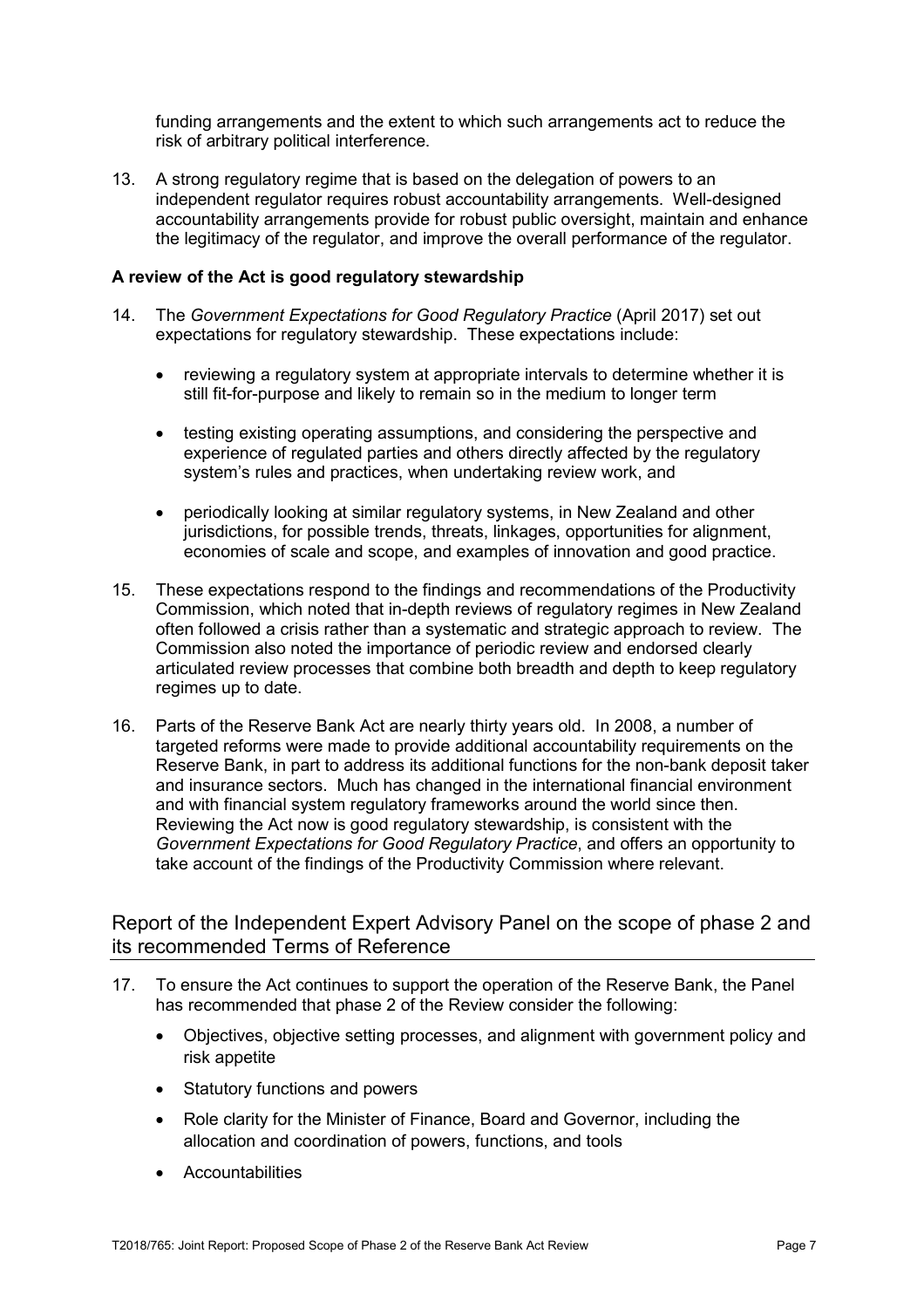- The strengths of current legislation, including its flexibility
- The balance between primary, secondary, and tertiary legislation, including in respect of setting policy
- Co-ordination across government, including pre-existing forums such as the Council of Financial Regulators (CoFR)
- Alignment with the domestic regulatory management system
- Procedural approaches, fairness, and safeguards
- International experience and best practice.
- 18. In considering these matters, the Panel has recommended that the Review be organised around the following key topics:
	- (1) Overarching objectives and the scope, coverage, and coherence of the legislation
	- (2) Institutional governance, and decision-making
	- (3) Trans-Tasman co-ordination
	- (4) Prudential regulation
	- (5) Supervision and enforcement
	- (6) Resolution and crisis management
	- (7) Macro-prudential policy
	- (8) Resourcing and funding
	- (9) Miscellaneous issues

- 19. The following areas are recommended to be **out of scope** of phase 2:
	- Separation of the Bank's prudential function into a separate entity
	- Fundamental change to the New Zealand-Australian home-host relationship, whereby APRA becomes the sole regulator and supervisor of Australian banks operating in New Zealand
	- The Insurance (Prudential Supervision) Act 2010, Non-Bank Deposit Takers Act 2013, or the proposed Financial Markets Infrastructures Bill, except where consequential changes are necessary or could encourage alignment
	- Covered bonds or netting, except to the extent that any issues requiring change are identified during the review process (for example, if work on crisis management or depositor protection created the need to also look at how encumbrance limits are set)
	- Clearing<sup>1</sup>, payment, and settlement systems and the regulation of Financial Market **Infrastructures**
	- Anti-money laundering (AML) functions (to be reviewed in 2019 as part of the Financial Action Task Force (FATF)/Countering Financing of Terrorism (CFT) review)

<sup>1</sup> The Panel's proposed Terms of Reference mistakenly referred to 'currency' instead of 'clearing'. We have corrected this to 'clearing' in this report and the attached Terms of Reference.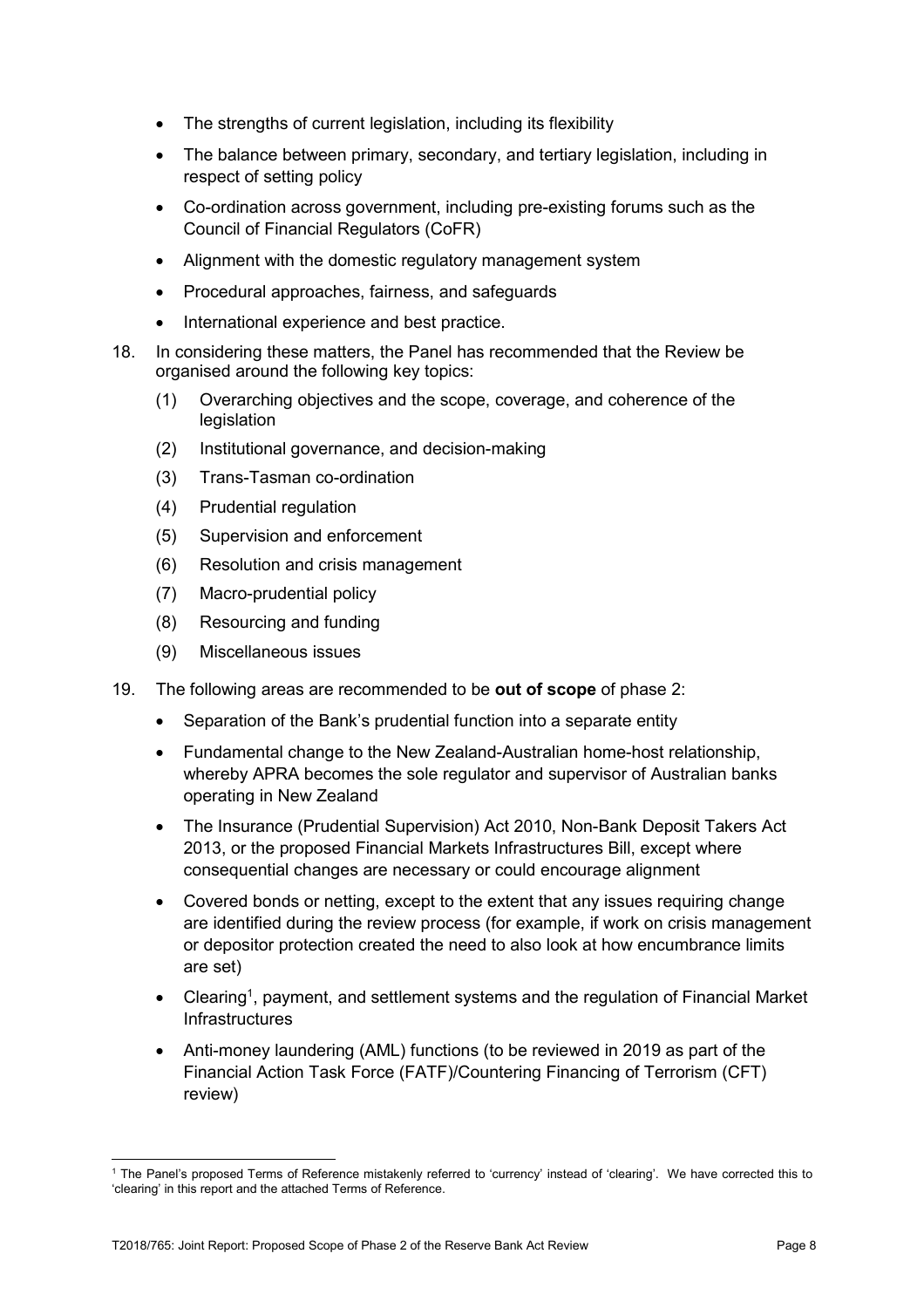• Other financial system functions within the Reserve Bank such as market operations, other than those that are relevant to the areas for phase 2.

### Cabinet decision on inclusion of deposit insurance

- 20. In its recent consideration of the proposed response to foreign margin requirements for over-the-counter (OTC) derivatives, the Cabinet Economic Development Committee discussed the potential implications for depositors. In agreeing to the proposals, the Committee "invited the Minister of Finance to include work on depositor insurance as part of phase 2 of the review of the Reserve Bank of New Zealand Act 1989." [DEV-18-MIN-0031, 28 March 2018]
- 21. The Committee's decision is consistent with the Panel's recommended scope of phase 2. Officials envisage deposit insurance being considered as part of the 'resolution and crisis management' topic.

### Agency perspectives on the Panel's advice and proposed Terms of Reference

- 22. The Treasury and the Reserve Bank endorse both the Panel's recommendation for a broadly-scoped, comprehensive review and the Panel's proposed Terms of Reference for phase 2. In the Treasury's view, the matters raised by stakeholders and others support the Terms of Reference, and the Terms of Reference covers the concerns that the Treasury brought to your attention in its briefing to you as incoming Minister of 1 November 2017. The Reserve Bank welcomes the opportunity that the Review provides to modernise aspects of the Act.
- 23. Officials worked closely with the Panel in arriving at the proposed scope and the list of topic areas. The process followed by the Panel was to establish a well-founded set of questions and considerations that should be included in the Review, without forming a view as to whether change is required. The approach taken by the Panel was robust and the Panel's findings provide the flexibility required to consider the range of issues identified by officials, the IMF, industry practitioners, expert commentators, and stakeholders.
- 24. More specifically, the proposed scope would enable the Review to consider whether the features of the Act remain fit for purpose and aligned with what the government considers will provide a strong, flexible, and enduring regulatory framework that enjoys broad public and industry support. These features might include:
	- ensuring a well-resourced and empowered regulator
	- an appropriate role for government, with clarity as to the role of the government in setting objectives
	- an appropriate degree of operational independence of the regulator, recognising that there is widespread support for regulation being undertaken by independent regulators to protect the impartiality of decision-making, to create a stable and predictable regulatory environment, to ensure that a long-term view for prudential regulation is taken, and to maintain public confidence
	- an appropriate role for Parliament in overseeing the process around the setting of prudential rules for banks, and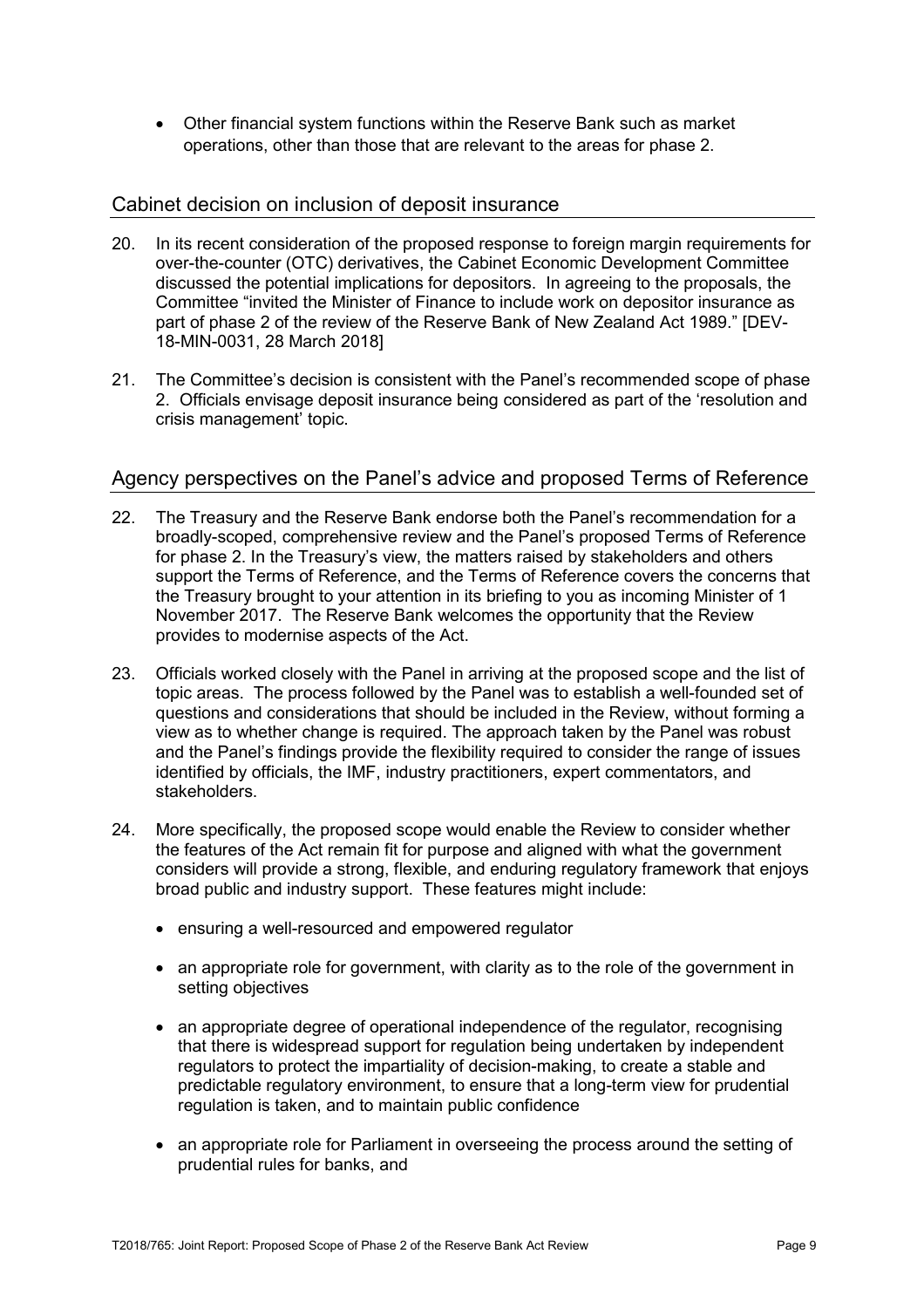• ensuring the Act retains sufficient flexibility to deal with unknowable future changes in the financial system.

### **Addressing the IMF FSAP recommendations**

- 25. As noted in the Panel's report, the IMF's 2017 Financial Sector Assessment Programme (FSAP) report on New Zealand provides a starting point for several aspects of the Review. Officials have yet to provide comprehensive advice to Ministers on the IMF recommendations. The IMF commended the record of the Reserve Bank and its staff in many areas and challenged the Bank, and the government, in others. A number of the IMF's key recommendations raise questions that touch on fundamental tenets of the financial stability regulatory framework. These questions include statutory objectives for the Act and operational objectives of the Reserve Bank, resourcing of the Reserve Bank, and the government's interest in the Bank's approach to prudential supervision while protecting the Bank's operational independence (see paragraph 12 above) as a major financial sector regulator.
- 26. The IMF also made a number of recommendations around New Zealand's crisis management framework such as depositor protection, clarity of roles, responsibilities, and Ministerial powers (including removing the requirement for Ministerial consent when issuing directions in cases not involving systemic implications).
- 27. A comprehensive review of the Act is an appropriate approach for addressing these topics.

### **Expert and industry perspectives**

 $\overline{a}$ 

- 28. In addition to the Panel's own relevant expertise, the Panel was provided with a number of other expert and stakeholder views, including a report from James Every-Palmer QC on the Reserve Bank's prudential regulation of banks. James Every-Palmer noted that prudential regulation has become broader in scope and more prescriptive in the three decades since the Act came into force. He suggested that the accountability framework provided by the Act was now out of step with the nature of prudential regulation today. However, the report also emphasises the need for regulatory certainty and the importance of technical expertise and concludes that the Reserve Bank should continue to have a high degree of autonomy when setting prudential regulations.
- 29. The Panel's expert material also included an article on prudential regulation authored by Auckland University of Technology Senior Law Lecturer Helen Dervan and Buddle Findlay Partner Simon Jensen. $2$  Dervan and Jensen argue that there are a wide range of shortcomings with the current Act and suggest there should be a full review of the legislative and structural framework for prudential regulation. Dervan and Jensen also note that the quality of regulation and supervision is not purely a function of the legislative framework; any desire to improve the quality of supervision in particular will require the government to adequately resource the Reserve Bank.
- 30. In their recent review of regulator performance,<sup>3</sup> Roger Partridge and Amy Thomasson point to short-comings in the Reserve Bank's governance framework for the Bank's

 $2$  The full Dervan and Jenson article is due to be published in the New Zealand Business Law Quarterly in April, but a summary is able to be released publicly along with other phase 2 scoping papers following announcements of the government's decision on the scope of phase 2.

<sup>&</sup>lt;sup>3</sup> Roger Partridge and Amy Thomasson, 'Who Guards the Guards? Regulatory Performance in New Zealand', *Draft - February 2018.*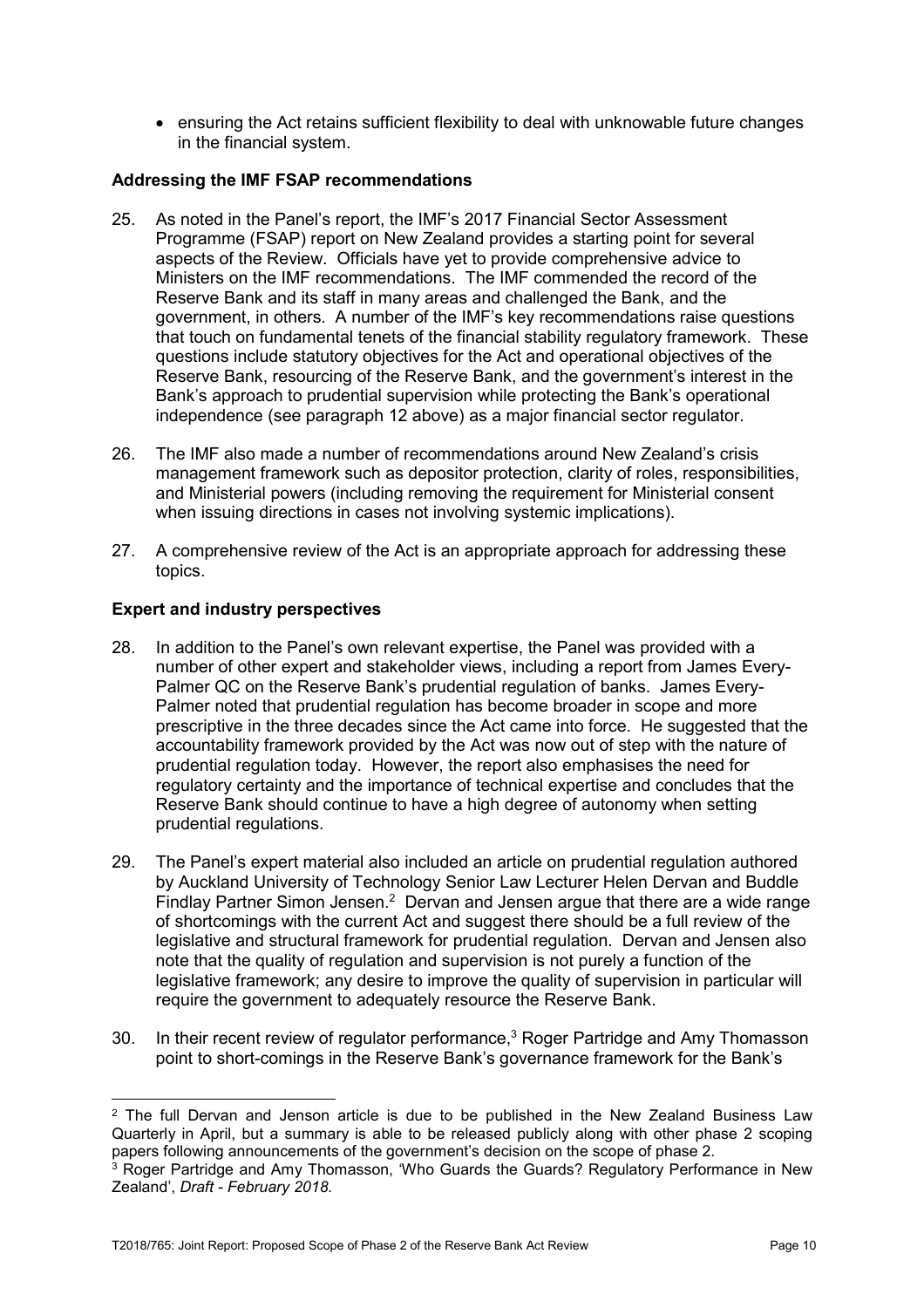regulatory function and its lack of safeguards as a root cause of concerns raised by a number of industry participants surveyed by the authors. In particular, Partridge and Thomasson identify the limited powers of the Reserve Bank Board in providing suitable checks and balances on the single decision-making model. They also point to limited accountability and external oversight and lack of a merits review afforded by the Act given the high degree of discretionary regulatory decision-making power vested in the Governor.

#### **The proposed scope also aligns with stakeholder concerns**

- 31. You have received under a separate Treasury Report (T2018/721, 21 March 2018) a summary of the stakeholder engagement on the scoping of phase 2 of the Review. The Panel was provided with a draft of this summary and a member of the Panel attended a number of the stakeholder meetings.
- 32. Our view is that the proposed scope for phase 2 does justice to the range of issues that surfaced in the stakeholder engagement process. As noted in the Treasury's summary report (and as reflected also in the Panel's report), many stakeholders were supportive of a review with a broad scope focusing on financial policy. There was not full consensus on all issues and not every stakeholder raised every issue. However, when the views of stakeholders are aggregated, a picture emerges of a desire for a comprehensive review.

### **Not in scope: separation of the Reserve Bank's prudential function**

- 33. One thematic area raised by some stakeholders was the separation of the Reserve Bank's prudential function into a separate entity. The Panel has recommended not including the question of separation in phase 2 of the Review. Officials support this view.
- 34. There are a range of arguments both for and against institutional separation. Separation would be a major undertaking and would create significant uncertainty for the Reserve Bank and its staff. Officials and the Panel are of the view that including the question of separation in the Review's scope would increase the complexity of the Review when there are a wide range of other options that the Review could consider to address the concerns raised by stakeholders.

### Prioritisation, sequencing, and timeframes

- 35. The issues covered in the phase 2 Terms of Reference are interconnected. They need to be planned and executed together. For example, questions about roles, responsibilities, functions and powers sit at the head level of the Act, but also within individual functions; Trans-Tasman co-ordination issues sit across all of the functional areas identified for review; and changes to the role of the board need to integrate with the introduction of any new committees for decision-making.
- 36. Policy-making of this significance needs a robust process for sector and public participation. The Review will need to create an environment that supports the contribution of views from a wide range of interested and affected parties, and that fosters debate and discussion to inform iterative development of policy. Prior to the introduction of legislation, for each key topic the agencies envisage at least three rounds of consultation, one to help define the issues (issues paper), a second to gather feedback on specific options (options paper) and a third to test draft legislation (exposure draft). A programme of ongoing stakeholder engagement, run in parallel to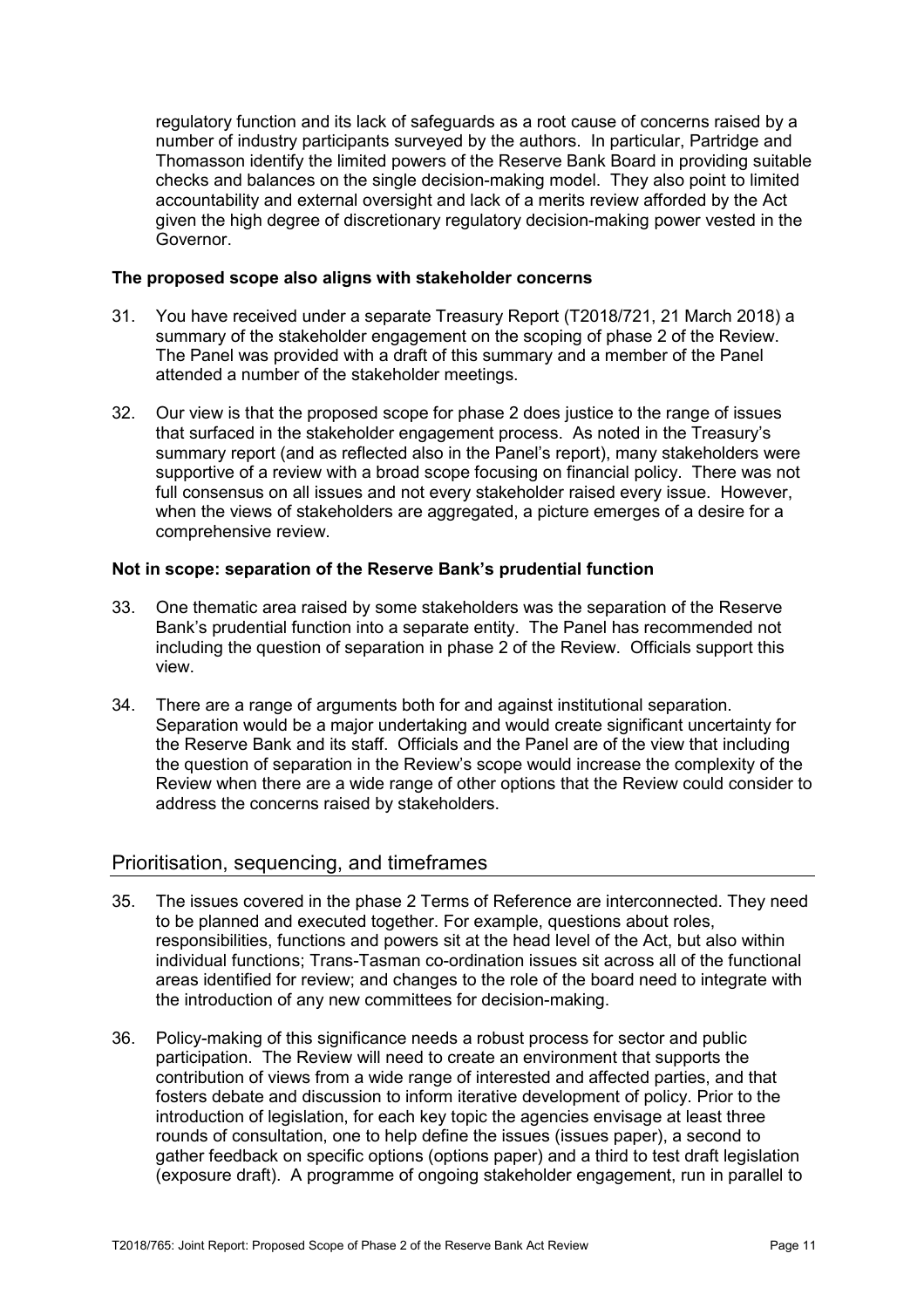the formal consultation process, will assist in the swift preparation of final policy proposals. The select committee process would provide a final opportunity for input.

- 37. The workplan will of course be prioritised and broken into individual streams and these are unlikely all to proceed on exactly the same timetable. However, if the Review were to progress the entire Terms of Reference as a bundle using the three stage process outlined above, the agencies anticipate being ready to introduce legislation no earlier than the first half of 2020. This is represented in a simplified, stylised timeline below, which deals with the policy and drafting process up to the introduction of legislation.
- 38. Officials note that this timetable has little room for slippage.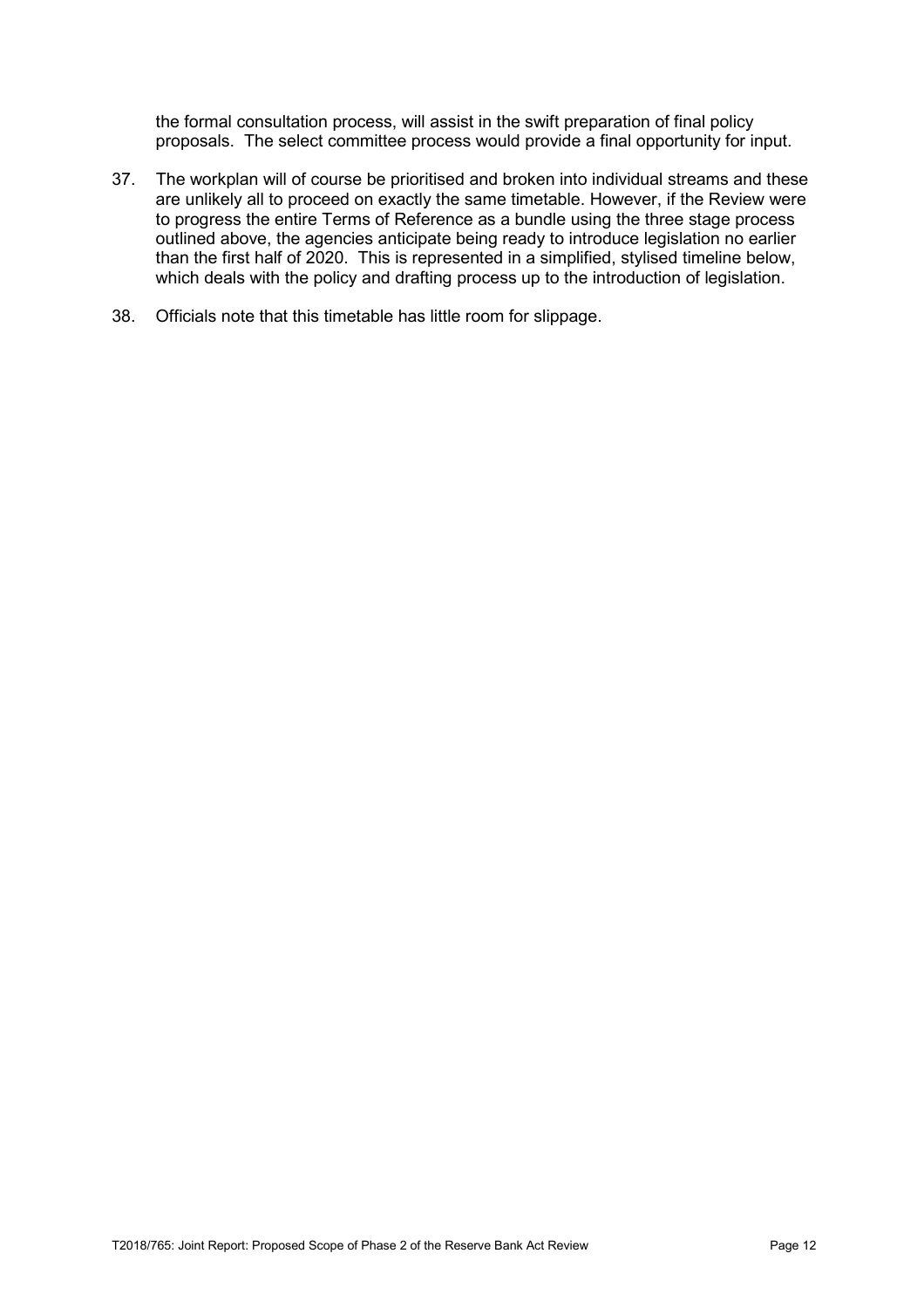### **Stylised timeframe: 16 months for policy development**

| Publication         | <b>TORs released</b>                                                  | Cabinet paper     |     |     |                    | Summary of responses                       |     |     | Cabinet paper                   |                            |                            | Summary of             |      | Cabinet paper: Aug 2019<br>(final policy |                            |              |     |  |
|---------------------|-----------------------------------------------------------------------|-------------------|-----|-----|--------------------|--------------------------------------------|-----|-----|---------------------------------|----------------------------|----------------------------|------------------------|------|------------------------------------------|----------------------------|--------------|-----|--|
| <b>Consultation</b> |                                                                       |                   |     |     |                    | <b>Issues paper (2 month consultation)</b> |     |     | <b>Options paper (2 months)</b> |                            |                            | responses<br>proposal) |      |                                          |                            |              |     |  |
| Engagement          | Stakeholder engagement on options<br>Stakeholder engagement on issues |                   |     |     |                    |                                            |     |     |                                 |                            |                            | Drafting               |      |                                          |                            |              |     |  |
| <b>Workstreams</b>  |                                                                       | Issues paper prep |     |     |                    | Consideration of responses                 |     |     |                                 |                            | Final policy proposal prep |                        |      |                                          |                            | Instructions |     |  |
|                     |                                                                       |                   |     |     | Options paper prep |                                            |     |     |                                 | Consideration of responses |                            |                        |      |                                          | Drafting instructions prep |              |     |  |
| Month               | $\Omega$                                                              |                   |     | 3   | 4                  |                                            | 6   |     | 8                               | 9                          | 10                         | 11                     | 12   | 13                                       | 14                         | 15           | 16  |  |
|                     | May                                                                   | Jun               | Jul | Aug | Sep                | Oct                                        | Nov | Dec | Jan                             | Feb                        | Mar                        | Apr                    | Ma v | Jun                                      | Jul                        | Aug          | Sep |  |
|                     | 2018                                                                  |                   |     |     |                    |                                            |     |     |                                 |                            |                            |                        | 2019 |                                          |                            |              |     |  |

### **Stylised timeframe cont: 8 months for Bill development**

| Publication  |                 |              |              |            |     | Cabinet paper                                |     | <b>Bill introduced: May 2020</b> |                         |  |  |  |
|--------------|-----------------|--------------|--------------|------------|-----|----------------------------------------------|-----|----------------------------------|-------------------------|--|--|--|
| Consultation |                 |              |              |            |     | <b>Exposure Draft (2 month consultation)</b> |     |                                  |                         |  |  |  |
| Engagement   |                 |              |              |            |     |                                              |     |                                  |                         |  |  |  |
|              | <b>Drafting</b> |              |              | Cabinet    |     |                                              |     |                                  |                         |  |  |  |
|              |                 | Instructions |              | paper prep |     |                                              |     |                                  |                         |  |  |  |
| Workstreams  |                 |              | PCO Drafting |            |     |                                              |     |                                  | PCO incorporate changes |  |  |  |
| Month        | 16              | 17           | 18           | 19         | 20  | 21                                           | 22  | 23                               | 24                      |  |  |  |
|              | Sep             | Oct          | Nov          | Dec        | Jan | Feb                                          | Mar | Apr                              | May                     |  |  |  |
|              |                 |              | 2019         |            |     | 2020                                         |     |                                  |                         |  |  |  |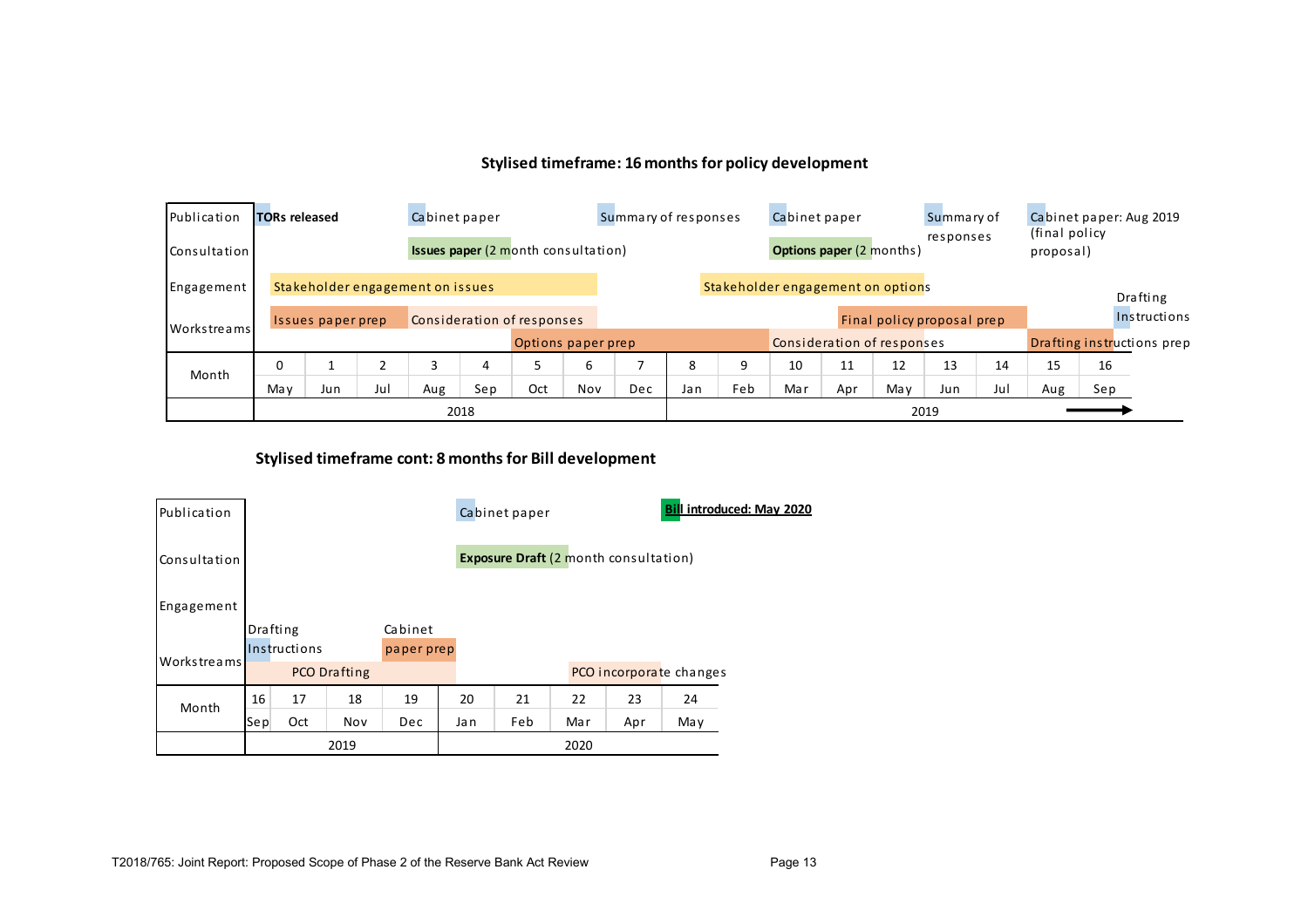- 39. There will be a range of choices to progress certain aspects of the Terms of Reference faster than this, and if passage of legislation in this term of Parliament is a priority, the agencies think that this can be achieved for a subset of issues. For example, the Review team could focus in the first instance on overarching objectives and governance changes for introduction in an initial Bill, with a further Bill or Bills to pick up functional areas such as crisis governance.
- 40. Timeframes for phase 2 will be particularly sensitive to decisions around the following key areas:
	- Statutory purposes for prudential regulation and whether the Act includes depositor protection as a specific objective. This point is separate from deposit insurance or a minimum depositor preference (*de minimis*) (see below) and, if adopted, where this objective sits within the overall framework will potentially affect the intensity of supervision, the conservatism of policy settings and the crisis management framework
	- Who the Act applies to. Currently the Act is 'opt in' in nature and if the Act becomes activity-based then this will have implications for the perimeter of regulation (e.g. the Non-bank Depositors Act) which will have potential flow through effects on macro-prudential policy, crisis management framework and any new depositor protection mandate
	- Deposit insurance and/or depositor preference. The nature of government policy decisions here may affect the scope and scale of the review, for example whether non-bank depositors are impacted.
- 41. These choices require further work. The agencies recommend this work should be an initial priority for the Review team, which should report back early in its process with a detailed work programme. It is important that a sequenced approach does not limit the Review's scope. This is sensitive to stakeholder feedback, and to the Panel's recommendations, which concluded that the Review topics are interconnected and many issues are cross-cutting. It is an approach that will allow trade-offs to be made without losing interconnections.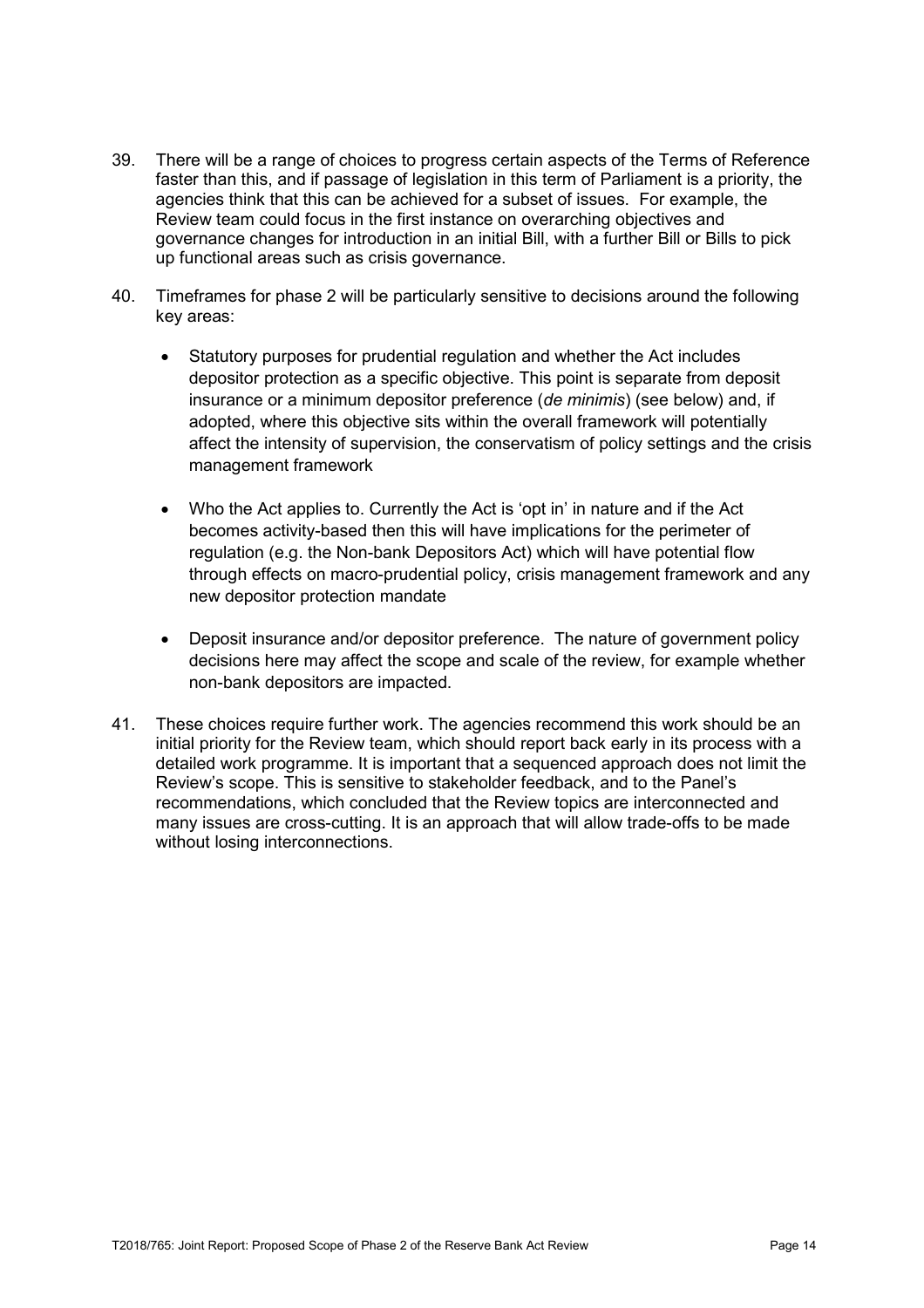42. A stylised picture of how the topics identified in the proposed Terms of Reference can be thought about for the purposes of planning is presented below. Time is on the horizontal access from left to right. The red box depicts the reform of primary legislation. The two boxes to the right (green and yellow) depict consequential processes to develop secondary legislation and make operational changes that could be significant, but sit outside the scope and timeframe for the Review. As shown in the blue L-shaped boxes, significant questions of overarching objectives and governance and decision making need to be addressed first as they will substantially set the direction for some or all of the functional workstreams; these issues will also need to be kept under review as the functional workstreams progress. The functional workstreams in the centre will be progressed in parallel to some degree and could have staggered start and end dates. Funding mechanisms and levels should be considered in light of the chosen functional approaches so appear in the white L-shaped box at the bottom right.

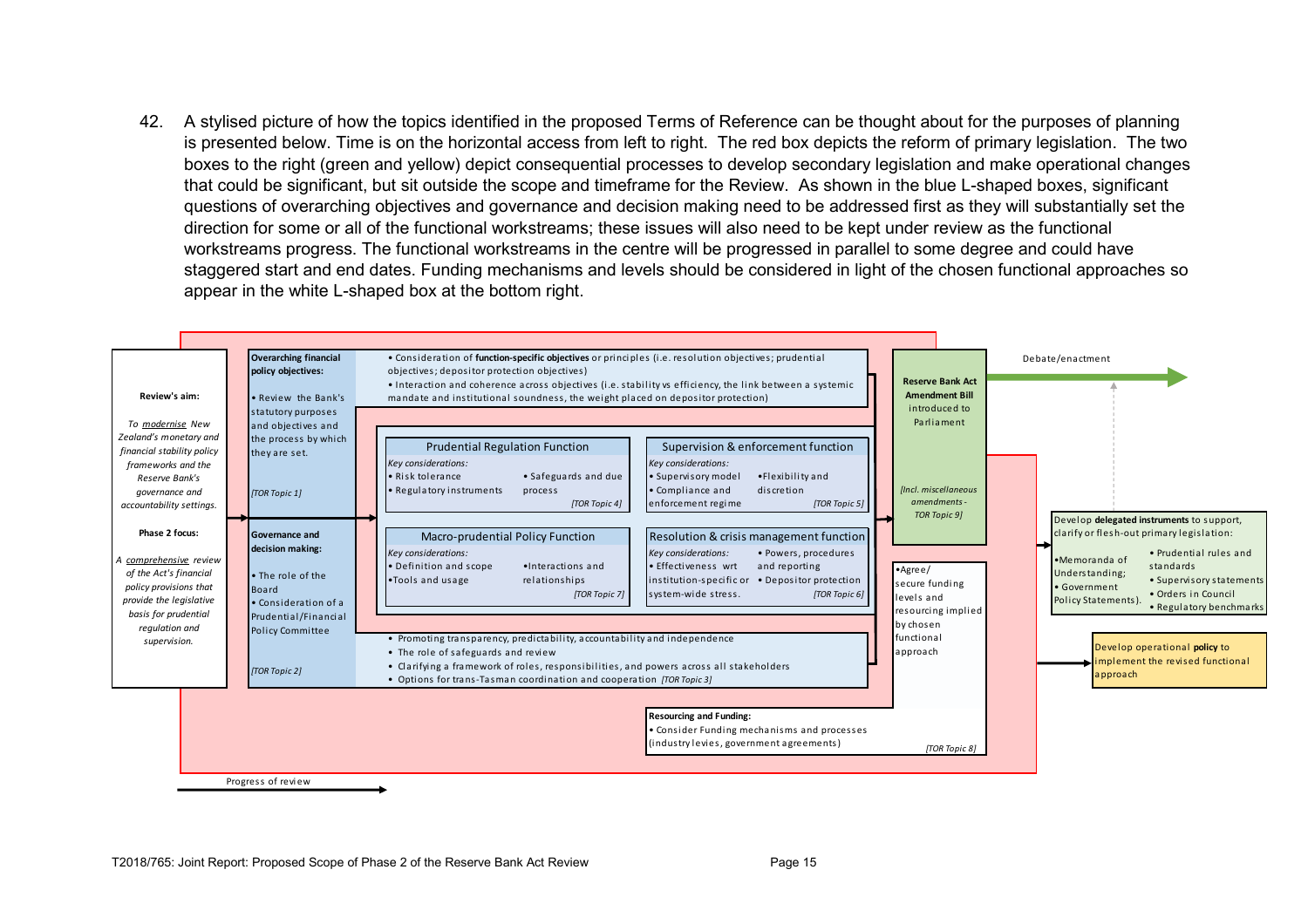- 43. Under this approach, the government has choices as to what it would announce in respect of timing when it releases the Terms of Reference. One option is to indicate that a major package of reforms is expected to be introduced in 2020. Another would be to set the expectation that a more targeted reform Bill could be passed before the next election, with further Bills to follow. In both instances, officials should be asked to provide a more detailed plan for communication to the public in the first few months of the process.
- 44. The agencies are seeking early feedback on the considerations that will inform your views on timing.

### Delivery of Phase 2

### **Principles**

45. In considering how to organise resources to deliver phase 2 of the Review, a number of principles are critical: the Review should contain deep expertise but also a diversity of perspectives, and work collaboratively to ensure it develops the best possible advice; it should be empowered to be effective through a clear mandate, clear accountability and strong leadership; it should minimise conflicts of interest and model best practice, which will in turn render it credible externally and encourage full sector participation; and it should operate transparently and allow contestable views to be heard.

### **A co-located team**

- 46. Expert and diverse input into development of policy will be critical to a successful review. Officials recommend a co-located team that is drawn from both Treasury and Reserve Bank staff. This could be supplemented by secondments from other parts of the public sector (e.g. MBIE, FMA, or IRD) or private sector (provided that conflicts can be managed), and by contractors or fixed term staff. In addition, expert consulting advice could be sought on particular issues, as necessary.
- 47. Our sense is that the Review will require around 15 people. As a review of the Act involves the design of the framework, the principal skills are policy advice and expertise in public sector governance and regulatory management frameworks. Knowledge of financial sector issues will be important throughout the Review, but detailed financial sector expertise is more important with respect to design of detailed regulatory requirements rather than with respect to the statutory framework itself. Legal advice will also be essential, not only to inform policy advice, but also when the Review moves into drafting, and a review of this complexity and public profile will also require professional project management and communications support.
- 48. The team's responsibilities would include:
	- Developing the workplan
	- Delivering the workplan, including
		- Policy development
		- Stakeholder consultation
		- Advice to Ministers and Cabinet
		- Preparation of legislation
		- Advising the select committee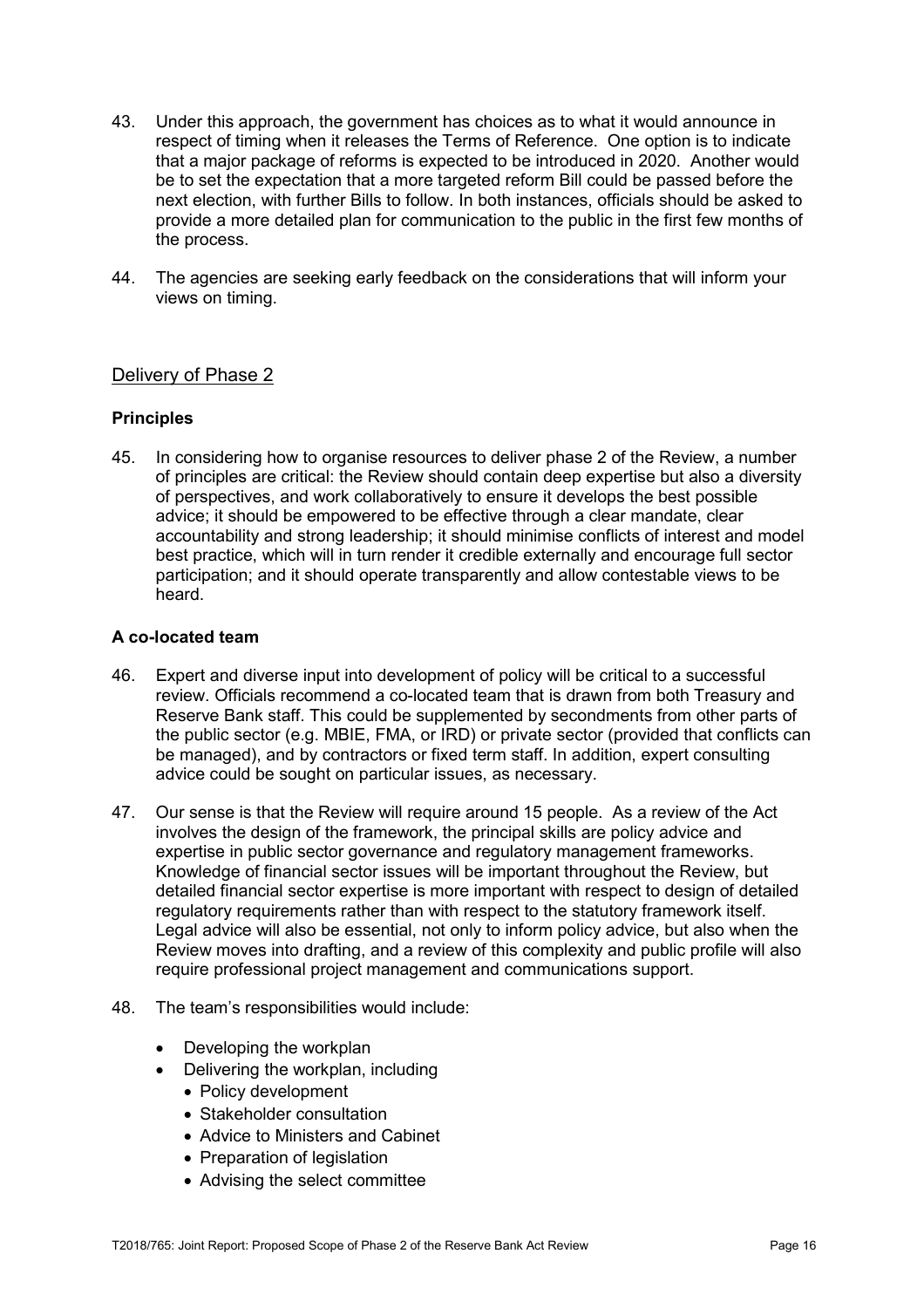- Supporting the joint steering committee (see below)
- Supporting the Independent Expert Advisory Panel (see below)

#### **Joint steering committee**

- 49. The principles of expert and diverse input should be applied to the governance of the Review. Officials recommend that the review team is overseen by a joint steering committee co-chaired by the Treasury and the Reserve Bank and comprised of senior officials from the Treasury and the Reserve Bank, and possibly external members drawn from, for example, MBIE, the FMA, and IRD, to capture other public sector expertise in regulation of financial markets.
- 50. The joint steering committee would meet on a regular basis with a focus on:
	- Ensuring the team has developed a comprehensive, integrated workplan for the Review
	- Monitoring delivery against the workplan
	- Identifying and mitigating risks
	- Ensuring the review team has sufficient resource and capability, including by accessing resource from home agencies where appropriate
	- Guidance on key issues, and issue resolution (see below)

### **Lead agency**

*Treasury view (paragraphs 51-55)* 

- 51. The Treasury considers that it should have formal accountability for, and be the lead agency for, the Review, as it has for the monetary policy changes in phase 1. The Bank is significantly conflicted in respect of advising on its own role, meaning a Bank lead would risk the development of impartial advice. A Treasury lead would create a clear, single point of accountability for advice and implementation (the Secretary to the Treasury) and would be in line with best practice elsewhere in the public sector where departments take responsibility for the legislation that governs independent entities.
- 52. The alternative to a Treasury lead is a joint lead with accountability resting with both the Secretary to the Treasury and the Governor of the Reserve Bank (as proposed by the Bank). There are some advantages to a joint lead: in particular the Bank has greater depth of understanding of the regime than Treasury, and a joint lead may support deployment of greater Bank capability inside the co-located team.
- 53. The Treasury considers that any advantages of a joint lead are outweighed by the disadvantages. With a policy initiative of this significance, it is critical that Minsters receive free and frank advice. Joint responsibility has the effect of providing each organisation with a veto over the views of the other, which can lead to advice that does not surface key issues with sufficient clarity or allow Ministers to consider the range of perspectives on an issue. The key consideration here is that the regulator's perspective is sought, considered, and adopted where possible (as it has been with phase 1) but that advice can move forward in a timely manner, which requires a single point of accountability. Under Treasury's proposed structure, the regulator's perspective will be provided by staff in the co-located team and by the joint steering committee and further bolstered by the review team consulting with the Bank on key issues and through the Governor's ability to give contestable advice to Ministers. Public consultation will also ensure a rigorous testing of the Review team's ideas and proposals.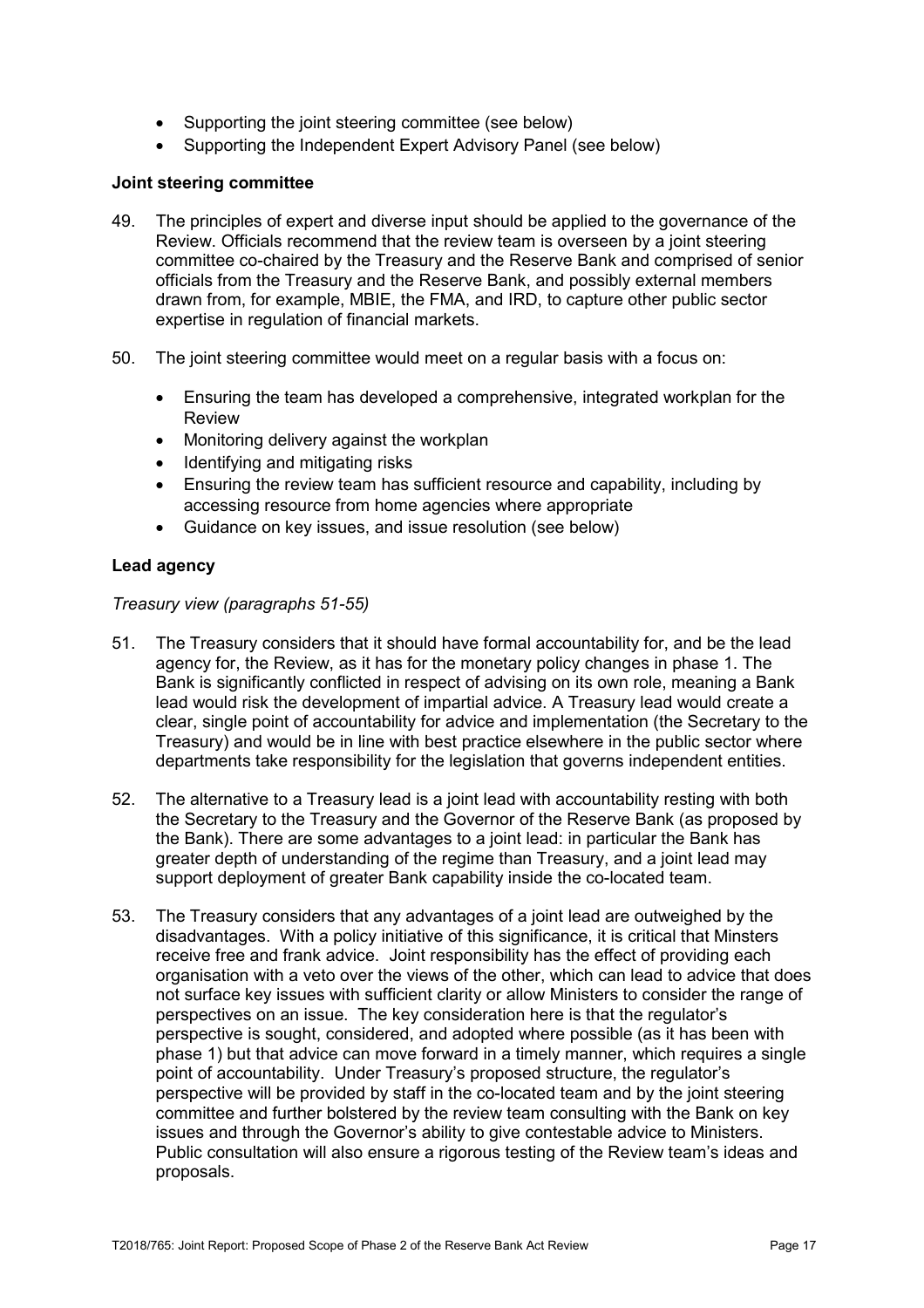- 54. Finally, joint accountability (or a Bank lead) will not secure confidence from the sector that the Review will thoroughly consider the issues identified in the Terms of Reference, which will create risks that affected parties will not participate fully, thereby diminishing the quality of the policy development process.
- 55. The Treasury's recommended approach would enable the team working on implementation of phase 1 decisions to be folded into an overall review team, providing co-ordination benefits across the two work programmes, particularly in respect of governance arrangements that will affect the whole of the Bank. The Treasury's proposed review structure is depicted in Figure 1 at the end of this report.

### *Reserve Bank view (paragraphs 56-64)*

- 56. The Reserve Bank believes that it will need to play a significant part in phase 2, similar to the role it had in the more limited review of the Act in the lead up to the 2007/08 changes. This would ensure that its expertise and experience of working with the existing legislation is fully harnessed. It is also in line with its role as the Minister's "lead advisor on matters related to the formulation and implementation of monetary policy, prudential supervision, macro-prudential policy, and financial markets (including payment systems, liquidity management, and foreign reserves management)" (paragraph 10, *Memorandum of Understanding on Information Exchange and Collaboration: Reserve Bank and Treasury*, 2012).
- 57. The Reserve Bank acknowledges, however, the somewhat conflicted nature of its involvement in such a fundamental review of the legislative basis for prudential regulation and supervision, and the uncomfortable optics this would present to external stakeholders if the Reserve Bank were to be the sole lead of phase 2. The Bank accepts Treasury's point that the Reserve Bank has a conflict of interest that needs to be managed.
- 58. However, the Reserve Bank notes that the Treasury is similarly conflicted given its relationship with the Minister, the potential for phase 2 to redefine Treasury's role within the current framework, and that Treasury has already articulated strong positions on some of the key topics the Review will consider.
- 59. There is also nothing exceptional about the Reserve Bank advising or preparing advice on its own legislation. Inland Revenue, MPI and many other agencies do this, reflecting their specific knowledge and expertise, with the Cabinet Legislation Committee agreeing recommended legislative changes. Making full use of the Reserve Bank's expertise in administering legislation is also likely to enhance the efficiency of the legislative drafting process, which should be an important consideration given the tight timeframe envisaged for the Review and the expectation of delivering concrete outcomes within this legislative term.
- 60. What is important is that the best policy advice and options are put before the Minister and Cabinet for decision. The Reserve Bank believes that, given the respective expertise and conflicts of the two agencies, phase 2 would be best lead jointly by both the Treasury and the Reserve Bank – in light of the absence of any other agencies with the requisite expertise in the prudential framework to lead such a broad ranging review.
- 61. A sole leadership role given to Treasury, by contrast, immediately places the Reserve Bank in an adversarial (contrary advice) role. This is counter-productive. Moreover, having Reserve Bank staff working under Treasury line-management places them in an uncomfortable conflict of interest mode. They have two masters.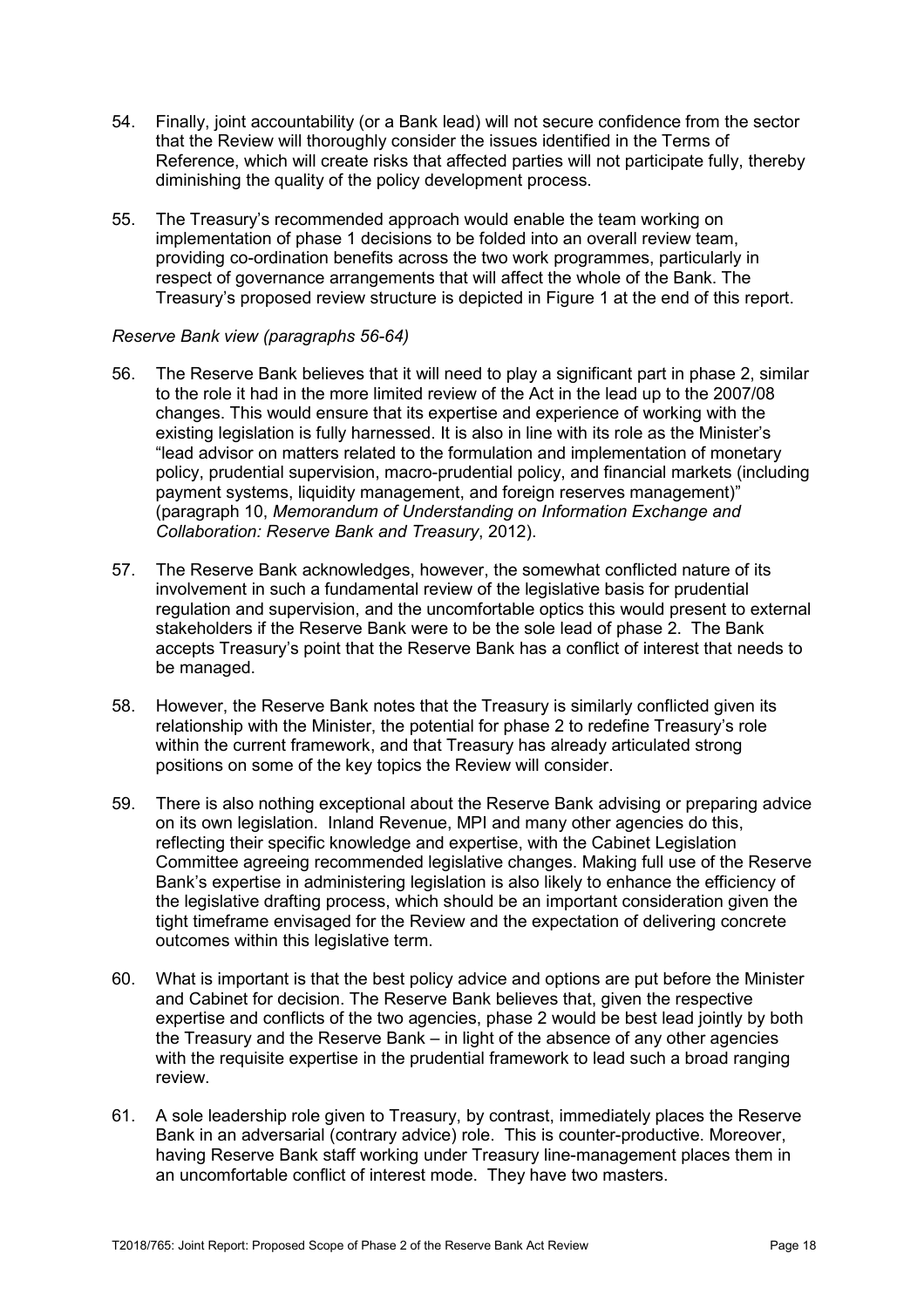- 62. To navigate potential tensions between the two organisations the Reserve Bank considers that a neutral project director provides the best means of ensuring objective, high quality advice to senior officials and ministers, with issues for decision objectively identified rather than presented positionally. In addition, for working level officials, participating in a joint project team under a neutral project director will maximise project allegiance and minimise conflicts. The importance of strong and independent project management cannot be understated given the breadth of phase 2.
- 63. The Reserve Bank also considers that joint Treasury-Reserve Bank responsibility for phase 2, supported by a neutral project management role, will be the most effective and efficient model for achieving and delivering the outcomes expected by the Minister – particularly where recommendations put forward to the Minister are more likely to reflect an agreed position between the two organisations under a joint model, compared to one where Treasury is the lead agency. Moreover, collaboration is expected in policy making, and senior officials should be held accountable for working collaboratively. This is joint sponsorship like many public sector activities. Further, public consultation will also ensure a rigorous testing of the Review team's ideas and proposals.
- 64. The Reserve Bank's model for the governance of phase 2 is described in figure 2 at the end of this report.

### **Role of the Panel**

- 65. The Panel has played an important role in landing close to unanimous advice on the key issues in phase 1 and making critical judgements on the scope of phase 2. The diverse and well informed perspectives of the Panel members, and a focus on building consensus, have provided considerable assurance to the Minister on the quality of the solutions proposed. The Panel has brought independence and legitimacy to the process. It has given effect to these outcomes by providing comprehensive written advice, with considerable support from officials.
- 66. The work programme for phase 2 will be much larger than for either exercise to date and contain a wide range of interconnected issues that need to be prioritised and sequenced. Officials will need to meet with Ministers on a regular basis for direction setting decisions which will need to be taken quickly, and that policy development will be iterative.
- 67. In this environment, officials consider that the Panel would find it extremely challenging to provide the same comprehensive written advice as this would take considerable time (close to full time roles) and require operating at a level of detail that is not realistic to expect.
- 68. Officials therefore recommend that the Panel provides advice to the review team, and where requested, directly to Ministers. The review team would consult with the Panel at key stages on policy issues and documents, including prior to and after major stakeholder engagements and reflect the Panel's views in advice to Ministers. The review team would also refer significant issues to the Panel for resolution where the joint steering committee is not able to agree (see issue resolution below).
- 69. The review team would not support the Panel to provide comprehensive, detailed, written advice to the Minister.
- 70. Officials will provide separate advice on the composition of the Panel for phase 2, noting that additional specialist expertise is likely to be required.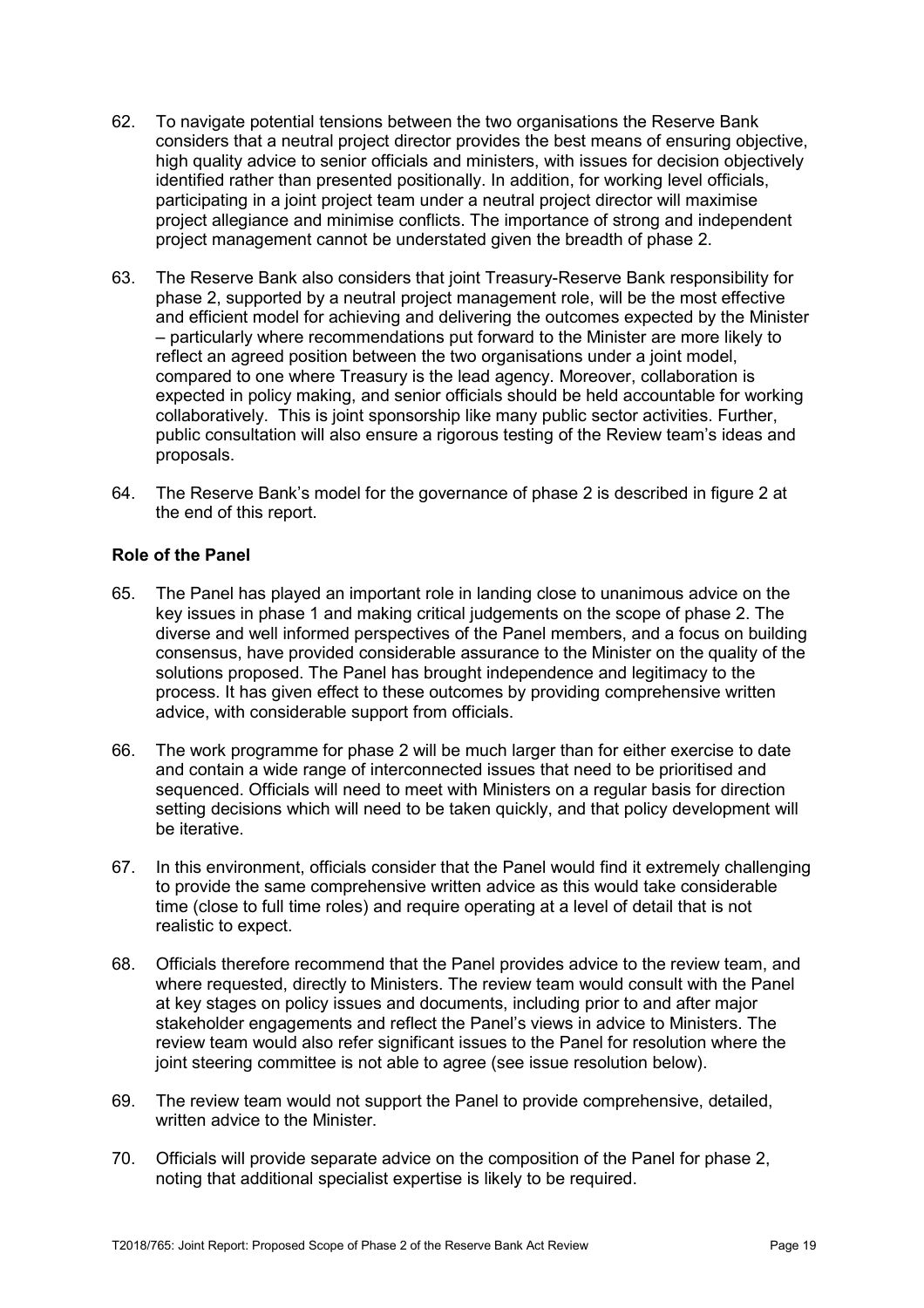#### **Issue resolution**

71. The Review will emphasise giving agreed, joined-up advice to Ministers wherever possible. Where there are differences of view in the co-located review team, or between the team and the Bank, resolution will first be sought from the joint steering committee and then if necessary from the Panel. Under the Treasury's proposed approach, final decision rights on advice sit with the Treasury Secretary. Under the Reserve Bank's proposed approach, final decision rights on advice sit with the Reserve Bank Governor and the Treasury Secretary jointly. Where officials still decide to give alternative advice to Ministers, advice will be supported by a recommendation from the Panel wherever possible.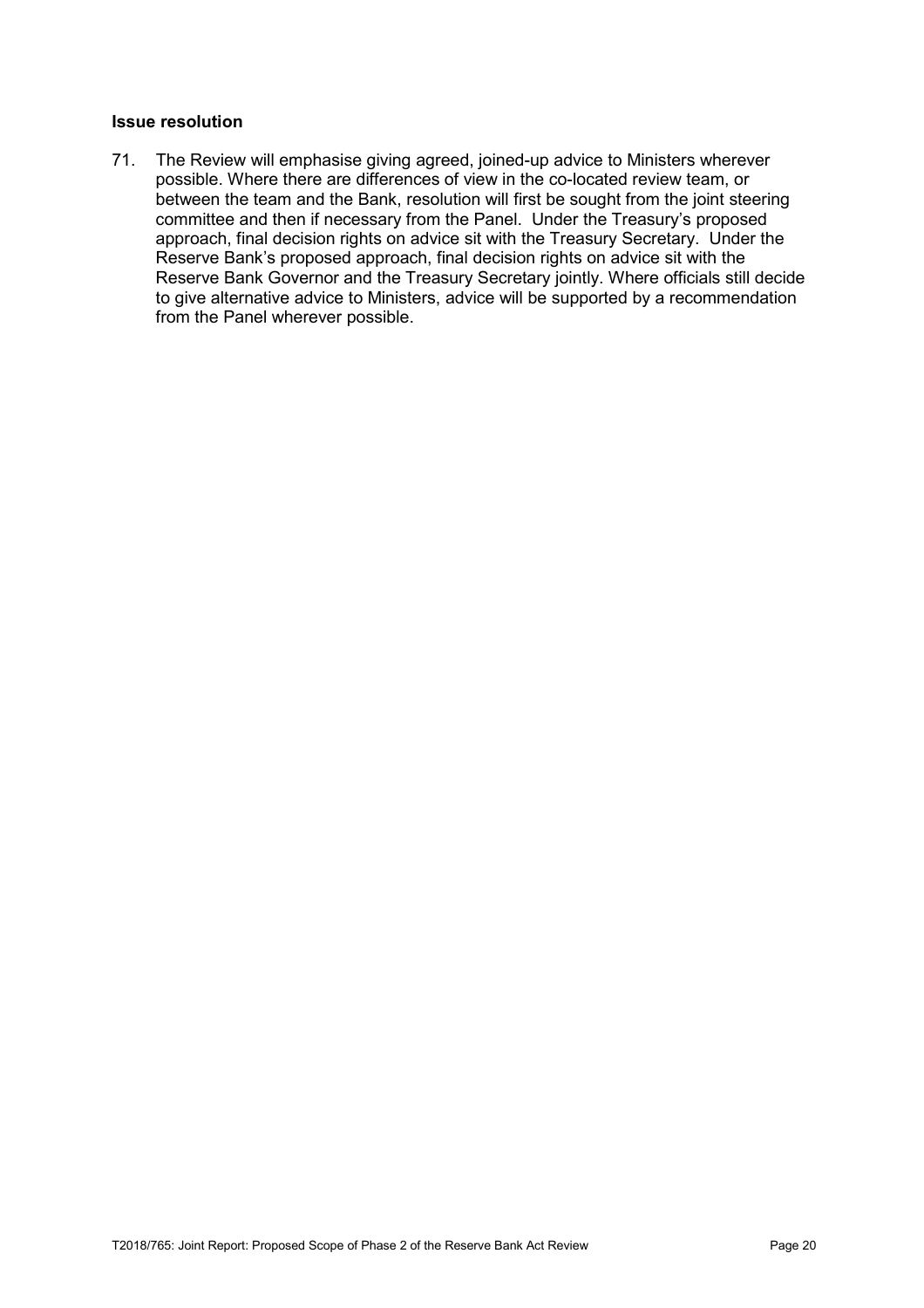**Figure 1: Treasury's preferred governance model for Phase 2**